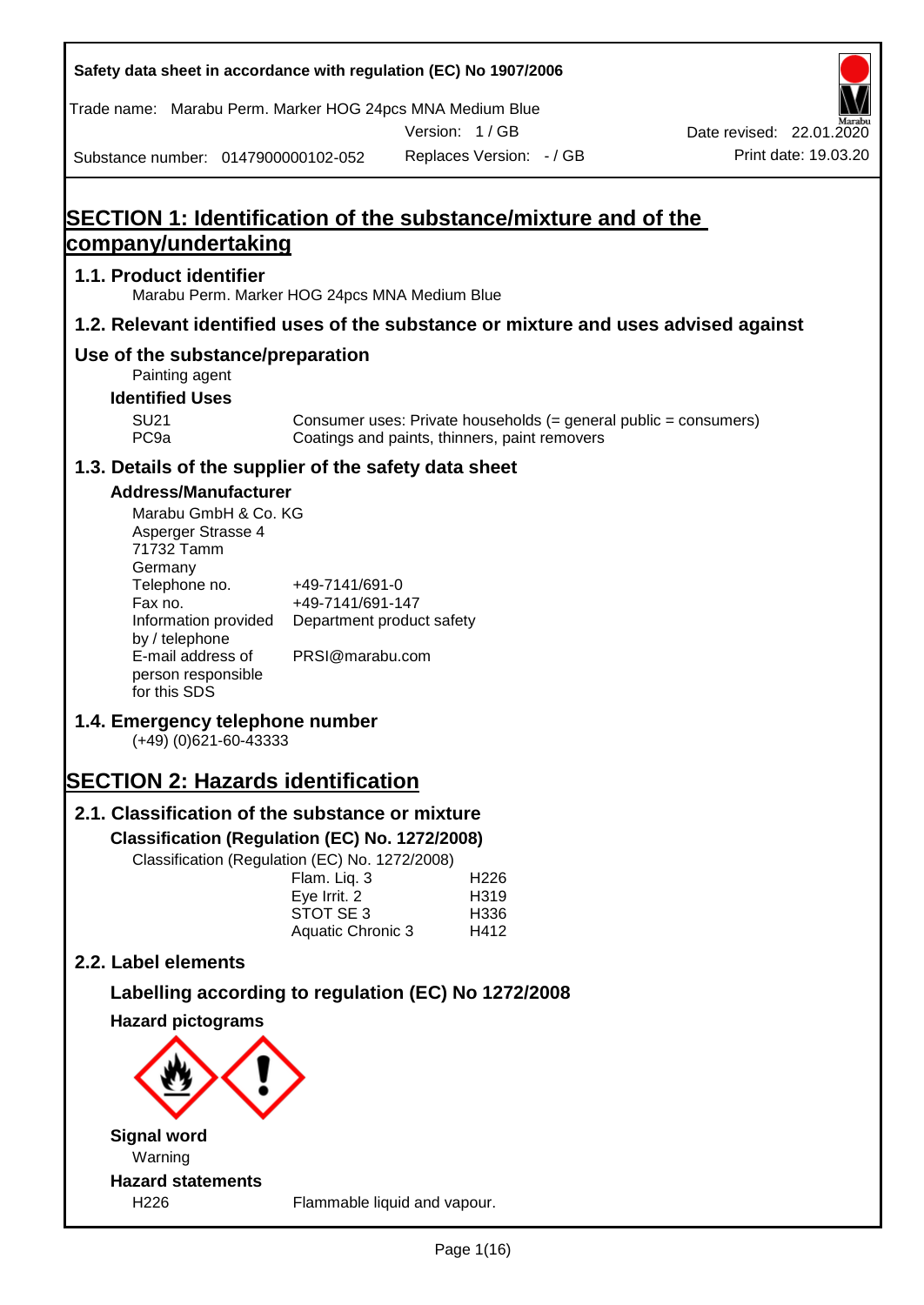| Safety data sheet in accordance with regulation (EC) No 1907/2006               |                                                                                                   |      |                  |                          |      |                                                                                  |                      |  |
|---------------------------------------------------------------------------------|---------------------------------------------------------------------------------------------------|------|------------------|--------------------------|------|----------------------------------------------------------------------------------|----------------------|--|
| Trade name: Marabu Perm. Marker HOG 24pcs MNA Medium Blue                       |                                                                                                   |      |                  |                          |      |                                                                                  |                      |  |
|                                                                                 |                                                                                                   |      | Version: 1/GB    |                          |      | Date revised: 22.01.2020                                                         |                      |  |
| Substance number: 0147900000102-052                                             |                                                                                                   |      |                  | Replaces Version: - / GB |      |                                                                                  | Print date: 19.03.20 |  |
| H319                                                                            | Causes serious eye irritation.                                                                    |      |                  |                          |      |                                                                                  |                      |  |
| H336                                                                            | May cause drowsiness or dizziness.                                                                |      |                  |                          |      |                                                                                  |                      |  |
| H412                                                                            | Harmful to aquatic life with long lasting effects.                                                |      |                  |                          |      |                                                                                  |                      |  |
| <b>Precautionary statements</b>                                                 |                                                                                                   |      |                  |                          |      |                                                                                  |                      |  |
| P <sub>101</sub>                                                                |                                                                                                   |      |                  |                          |      | If medical advice is needed, have product container or label at hand.            |                      |  |
| P <sub>102</sub>                                                                | Keep out of reach of children.                                                                    |      |                  |                          |      |                                                                                  |                      |  |
| P210                                                                            | Keep away from heat, hot surfaces, sparks, open flames and other ignition<br>sources. No smoking. |      |                  |                          |      |                                                                                  |                      |  |
| P <sub>264.1</sub>                                                              | Wash hands thoroughly after handling.                                                             |      |                  |                          |      |                                                                                  |                      |  |
| P271                                                                            | Use only outdoors or in a well-ventilated area.                                                   |      |                  |                          |      |                                                                                  |                      |  |
| P280                                                                            |                                                                                                   |      |                  |                          |      | Wear protective gloves / protective clothing / eye protection / face protection. |                      |  |
| P305+P351+P338                                                                  | lenses, if present and easy to do. Continue rinsing.                                              |      |                  |                          |      | IF IN EYES: Rinse cautiously with water for several minutes. Remove contact      |                      |  |
| P405                                                                            | Store locked up.                                                                                  |      |                  |                          |      |                                                                                  |                      |  |
| P501.9                                                                          | Dispose of contents / container as problematic waste.                                             |      |                  |                          |      |                                                                                  |                      |  |
| Hazardous component(s) to be indicated on label (Regulation (EC) No. 1272/2008) |                                                                                                   |      |                  |                          |      |                                                                                  |                      |  |
| contains                                                                        | 1-Methoxy-2-propanol                                                                              |      |                  |                          |      |                                                                                  |                      |  |
|                                                                                 |                                                                                                   |      |                  |                          |      |                                                                                  |                      |  |
| 2.3. Other hazards<br>No special hazards have to be mentioned.                  |                                                                                                   |      |                  |                          |      |                                                                                  |                      |  |
| <b>SECTION 3: Composition/information on ingredients</b>                        |                                                                                                   |      |                  |                          |      |                                                                                  |                      |  |
| 3.2. Mixtures                                                                   |                                                                                                   |      |                  |                          |      |                                                                                  |                      |  |
| <b>Hazardous ingredients</b>                                                    |                                                                                                   |      |                  |                          |      |                                                                                  |                      |  |
| <b>Ethanol</b>                                                                  |                                                                                                   |      |                  |                          |      |                                                                                  |                      |  |
| CAS No.                                                                         | 64-17-5                                                                                           |      |                  |                          |      |                                                                                  |                      |  |
| EINECS no.                                                                      | 200-578-6                                                                                         |      |                  |                          |      |                                                                                  |                      |  |
| Registration no.                                                                | 01-2119457610-43                                                                                  |      |                  |                          |      |                                                                                  |                      |  |
| Concentration                                                                   | $>=$ 25                                                                                           |      | $\sim$           | 50                       | %    |                                                                                  |                      |  |
|                                                                                 |                                                                                                   |      |                  |                          |      |                                                                                  |                      |  |
| Classification (Regulation (EC) No. 1272/2008)                                  |                                                                                                   |      |                  |                          |      |                                                                                  |                      |  |
|                                                                                 | Flam. Liq. 2                                                                                      |      | H <sub>225</sub> |                          |      |                                                                                  |                      |  |
|                                                                                 | Eye Irrit. 2                                                                                      |      | H319             |                          |      |                                                                                  |                      |  |
| Concentration limits (Regulation (EC) No. 1272/2008)                            |                                                                                                   |      |                  |                          |      |                                                                                  |                      |  |
|                                                                                 | Eye Irrit. 2                                                                                      | H319 |                  | $>= 50 \%$               |      |                                                                                  |                      |  |
| 1-Methoxy-2-propanol                                                            |                                                                                                   |      |                  |                          |      |                                                                                  |                      |  |
| CAS No.                                                                         | 107-98-2                                                                                          |      |                  |                          |      |                                                                                  |                      |  |
| EINECS no.                                                                      | 203-539-1                                                                                         |      |                  |                          |      |                                                                                  |                      |  |
| Registration no.                                                                | 01-2119457435-35                                                                                  |      |                  |                          |      |                                                                                  |                      |  |
| Concentration                                                                   | $>=$                                                                                              | 25   | $\,<\,$          | 50                       | %    |                                                                                  |                      |  |
|                                                                                 |                                                                                                   |      |                  |                          |      |                                                                                  |                      |  |
| Classification (Regulation (EC) No. 1272/2008)                                  |                                                                                                   |      |                  |                          |      |                                                                                  |                      |  |
|                                                                                 | STOT SE 3                                                                                         |      | H336             |                          |      |                                                                                  |                      |  |
|                                                                                 | Flam. Liq. 3                                                                                      |      | H <sub>226</sub> |                          |      |                                                                                  |                      |  |
|                                                                                 |                                                                                                   |      |                  |                          |      |                                                                                  |                      |  |
| <b>Benzyl alcohol</b>                                                           |                                                                                                   |      |                  |                          |      |                                                                                  |                      |  |
| CAS No.                                                                         | 100-51-6                                                                                          |      |                  |                          |      |                                                                                  |                      |  |
| EINECS no.                                                                      | 202-859-9                                                                                         |      |                  |                          |      |                                                                                  |                      |  |
| Registration no.                                                                | 01-2119492630-38                                                                                  |      |                  |                          |      |                                                                                  |                      |  |
| Concentration                                                                   | $>=$                                                                                              | 1    | $\,<\,$          | 10                       | $\%$ |                                                                                  |                      |  |
|                                                                                 |                                                                                                   |      |                  |                          |      |                                                                                  |                      |  |
| Classification (Regulation (EC) No. 1272/2008)                                  |                                                                                                   |      |                  |                          |      |                                                                                  |                      |  |
|                                                                                 | Acute Tox. 4                                                                                      |      | H332             |                          |      |                                                                                  |                      |  |
|                                                                                 |                                                                                                   |      |                  |                          |      |                                                                                  |                      |  |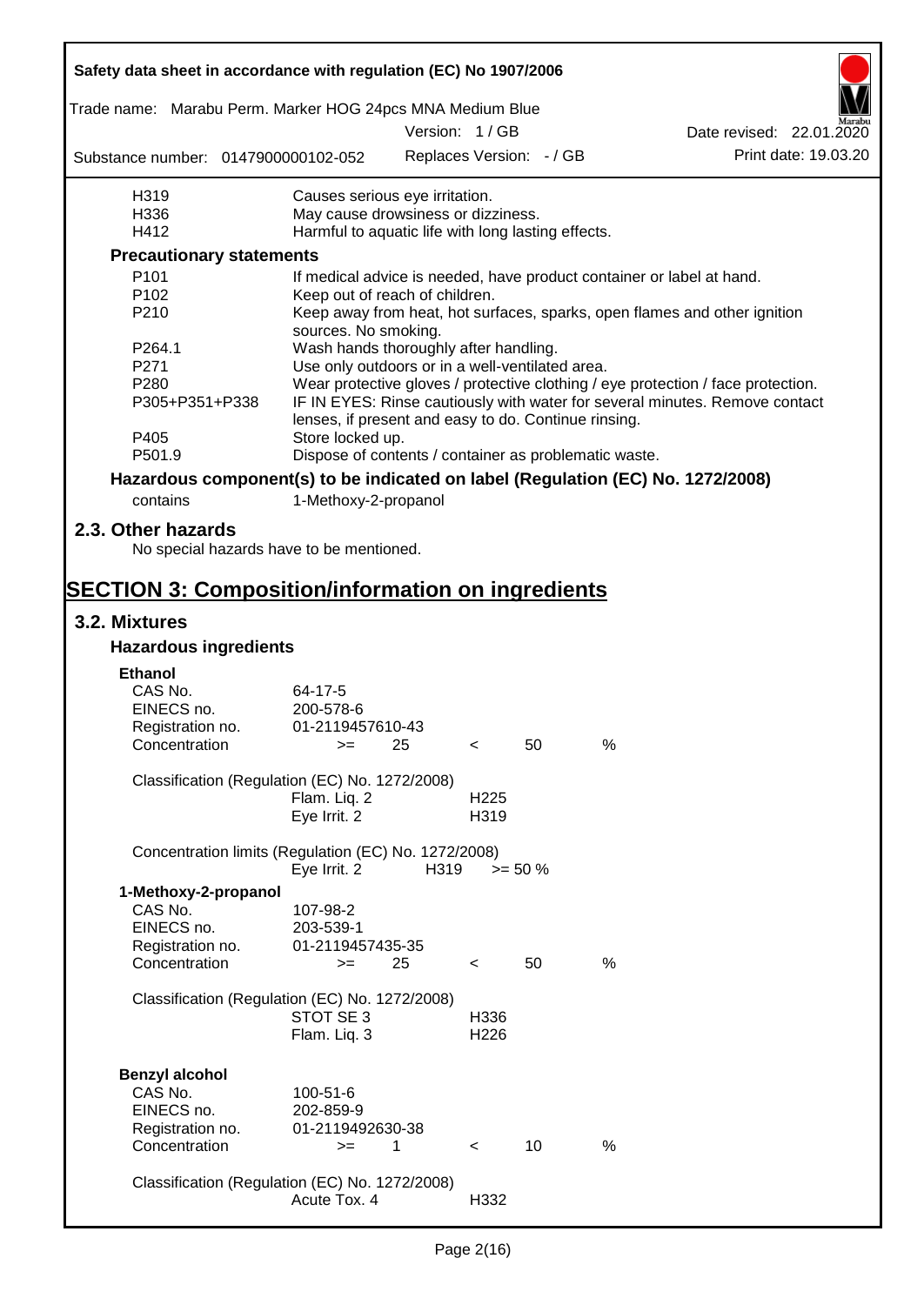| Trade name:                 | Safety data sheet in accordance with regulation (EC) No 1907/2006<br>Marabu Perm. Marker HOG 24pcs MNA Medium Blue |               |                           |    |      |                          |                      |
|-----------------------------|--------------------------------------------------------------------------------------------------------------------|---------------|---------------------------|----|------|--------------------------|----------------------|
|                             |                                                                                                                    | Version: 1/GB |                           |    |      | Date revised: 22.01.2020 | Marabu               |
|                             | Substance number: 0147900000102-052                                                                                |               | Replaces Version: - / GB  |    |      |                          | Print date: 19.03.20 |
|                             | Acute Tox, 4                                                                                                       |               | H302                      |    |      |                          |                      |
|                             | Eye Irrit. 2                                                                                                       |               | H <sub>3</sub> 19         |    |      |                          |                      |
|                             | 3',6'-bis(diethylamino)spiro[isobenzofuran-1(3H),9'-[9H]xanthene]-3-one                                            |               |                           |    |      |                          |                      |
| CAS No.                     | 509-34-2                                                                                                           |               |                           |    |      |                          |                      |
| EINECS no.<br>Concentration | 208-096-8<br>$>=$                                                                                                  | 2,5           | $\lt$                     | 10 | $\%$ |                          |                      |
|                             | Classification (Regulation (EC) No. 1272/2008)                                                                     |               |                           |    |      |                          |                      |
|                             | Acute Tox. 4                                                                                                       |               | H <sub>302</sub>          |    |      |                          |                      |
|                             | Eye Irrit. 2<br><b>Aquatic Chronic 2</b>                                                                           |               | H <sub>3</sub> 19<br>H411 |    |      |                          |                      |
|                             |                                                                                                                    |               |                           |    |      |                          |                      |

## **SECTION 4: First aid measures**

### **4.1. Description of first aid measures**

#### **General information**

In all cases of doubt, or when symptoms persist, seek medical attention. Never give anything by mouth to an unconscious person. If unconscious place in recovery position and seek medical advice.

#### **After inhalation**

Remove to fresh air, keep patient warm and at rest. If breathing is irregular or stopped, administer artificial respiration.

#### **After skin contact**

Remove contaminated clothing. Wash skin thoroughly with soap and water or use recognised skin cleanser. Do NOT use solvents or thinners.

#### **After eye contact**

Remove contact lenses, irrigate copiously with clean, fresh water, holding the eyelids apart for at least 10 minutes and seek immediate medical advice.

#### **After ingestion**

If accidentally swallowed rinse the mouth with plenty of water (only if the person is conscious) and obtain immediate medical attention. Keep at rest. Do NOT induce vomiting.

#### **4.2. Most important symptoms and effects, both acute and delayed**

Until now no symptoms known so far.

#### **4.3. Indication of any immediate medical attention and special treatment needed**

### **Hints for the physician / treatment**

Treat symptomatically

## **SECTION 5: Firefighting measures**

#### **5.1. Extinguishing media**

#### **Suitable extinguishing media**

Recommended: alcohol resistant foam, CO2, powders, water spray/mist, Not be used for safety reasons: water *iet* 

#### **5.2. Special hazards arising from the substance or mixture**

In the event of fire the following can be released: Carbon monoxide (CO); Carbon dioxide (CO2); dense black smoke; Nitrogen oxides (NOx); Sulphur oxides; Hydrogen chloride (HCl)

#### **5.3. Advice for firefighters**

#### **Special protective equipment for fire-fighting**

Cool closed containers exposed to fire with water. Do not allow run-off from fire fighting to enter drains or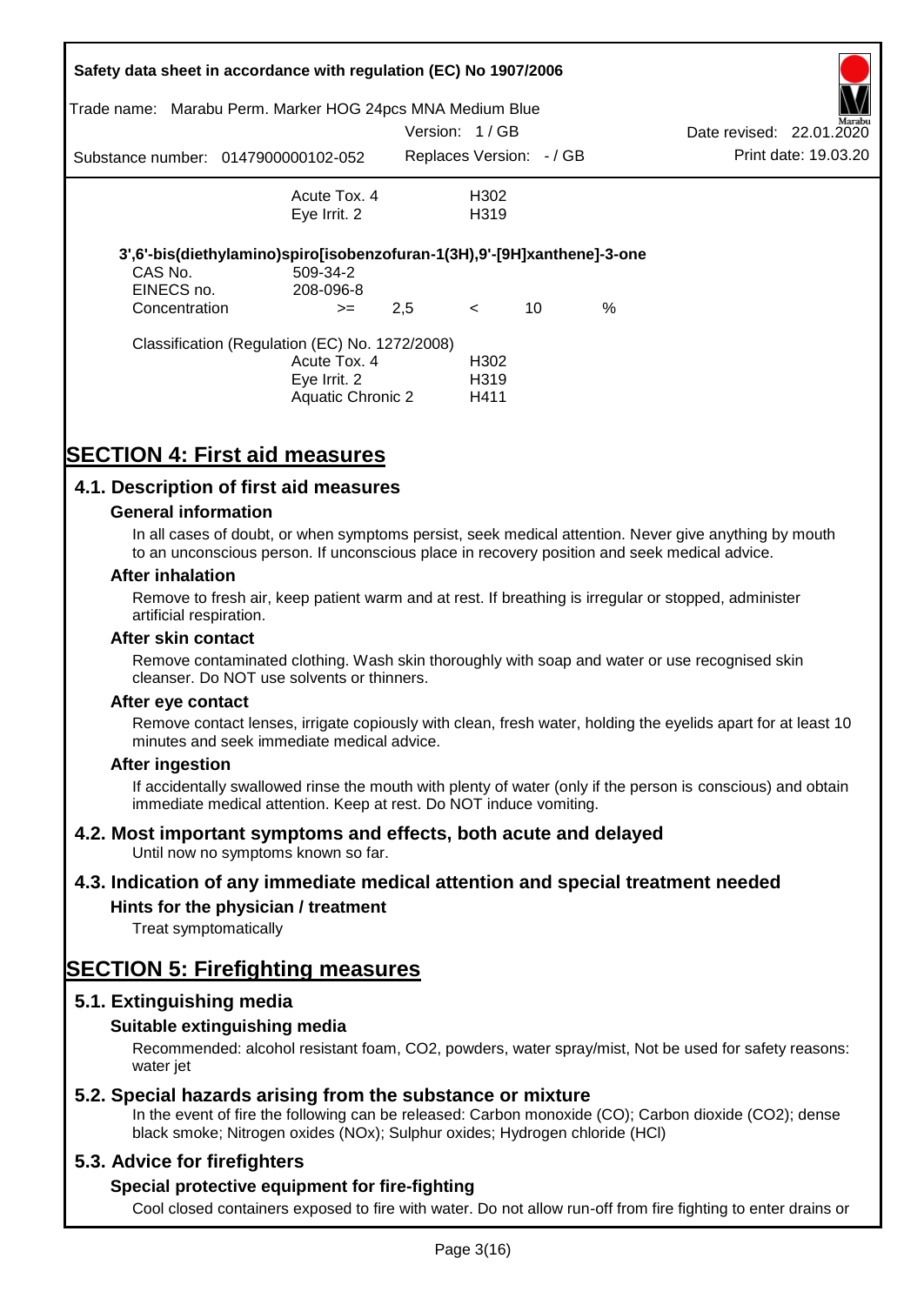Trade name: Marabu Perm. Marker HOG 24pcs MNA Medium Blue

Version: 1 / GB

Replaces Version: - / GB Print date: 19.03.20 Date revised: 22.01.

Substance number: 0147900000102-052

water courses.

## **SECTION 6: Accidental release measures**

### **6.1. Personal precautions, protective equipment and emergency procedures**

Exclude sources of ignition and ventilate the area. Avoid breathing vapours. Refer to protective measures listed in Sections 7 and 8.

### **6.2. Environmental precautions**

Do not allow to enter drains or waterways. If the product contaminates lakes, rivers or sewage, inform appropriate authorities in accordance with local regulations.

### **6.3. Methods and material for containment and cleaning up**

Contain and collect spillage with non-combustible absorbent materials, e.g. sand, earth, vermiculite, diatomaceous earth and place in container for disposal according to local regulations (see section 13). Clean preferably with a detergent - avoid use of solvents.

#### **6.4. Reference to other sections**

Information regarding Safe handling, see Section 7. Information regarding personal protective measures, see Section 8. Information regarding waste disposal, see Section 13.

## **SECTION 7: Handling and storage**

## **7.1. Precautions for safe handling**

### **Advice on safe handling**

Prevent the creation of flammable or explosive concentrations of vapour in air and avoid vapour concentration higher than the occupational exposure limits. In addition, the product should only be used in areas from which all naked lights and other sources of ignition have been excluded. Electrical equipment should be protected to the appropriate standard. Mixture may charge electrostatically: always use earthing leads when transferring from one container to another. Operators should wear anti-static footwear and clothing and floors should be of the conducting type. Isolate from sources of heat, sparks and open flame. No sparking tools should be used. Avoid skin and eye contact. Avoid the inhalation of particulates and spray mist arising from the application of this mixture. Smoking, eating and drinking shall be prohibited in application area. For personal protection see Section 8. Never use pressure to empty: container is not a pressure vessel. Always keep in containers of same material as the original one. Comply with the health and safety at work laws. Do not allow to enter drains or water courses.

#### **Advice on protection against fire and explosion**

Vapours are heavier than air and may spread along floors. Vapours may form explosive mixtures with air.

#### **Classification of fires / temperature class / Ignition group / Dust explosion class**

| Classification of fires | B (Combustible liquid substances) |
|-------------------------|-----------------------------------|
| Temperature class       | T3                                |

## **7.2. Conditions for safe storage, including any incompatibilities**

#### **Requirements for storage rooms and vessels**

Electrical installations/working materials must comply with the local applied technological safety standards. Storage rooms in which filling operations take place must have a conducting floor. Store in accordance with national regulation

#### **Hints on storage assembly**

Store away from oxidising agents, from strongly alkaline and strongly acid materials.

### **Further information on storage conditions**

Observe label precautions. Store between 15 and 30 °C in a dry, well ventilated place away from sources of heat and direct sunlight. Keep container tightly closed. Keep away from sources of ignition. No smoking. Prevent unauthorised access. Containers which are opened must be carefully resealed and kept upright to prevent leakage.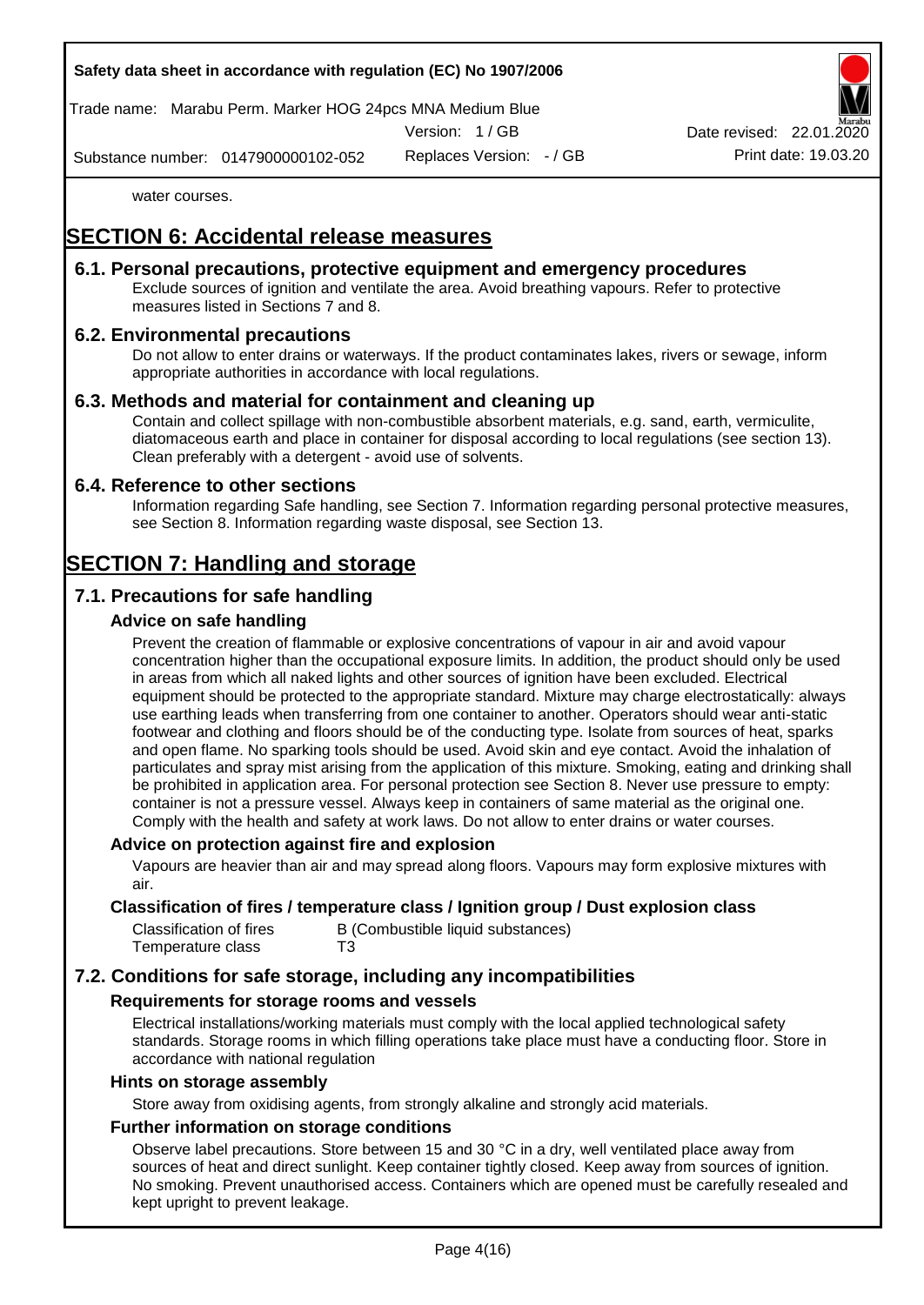| Safety data sheet in accordance with regulation (EC) No 1907/2006                                     |            |                                |      |                          |  |                      |  |
|-------------------------------------------------------------------------------------------------------|------------|--------------------------------|------|--------------------------|--|----------------------|--|
| Trade name: Marabu Perm. Marker HOG 24pcs MNA Medium Blue                                             |            | Version: 1/GB                  |      | Date revised: 22.01.2020 |  |                      |  |
| Substance number: 0147900000102-052                                                                   |            | Replaces Version: - / GB       |      |                          |  | Print date: 19.03.20 |  |
| 7.3. Specific end use(s)<br>Painting agent<br><b>SECTION 8: Exposure controls/personal protection</b> |            |                                |      |                          |  |                      |  |
| 8.1. Control parameters                                                                               |            |                                |      |                          |  |                      |  |
| <b>Exposure limit values</b>                                                                          |            |                                |      |                          |  |                      |  |
| <b>Ethanol</b>                                                                                        |            |                                |      |                          |  |                      |  |
| List                                                                                                  | EH40       |                                |      |                          |  |                      |  |
| <b>Type</b>                                                                                           | WEL        |                                |      |                          |  |                      |  |
| Value                                                                                                 | 1920       | mg/m <sup>3</sup>              | 1000 | ppm(V)                   |  |                      |  |
| <b>Status: 2011</b>                                                                                   |            |                                |      |                          |  |                      |  |
| 1-Methoxy-2-propanol                                                                                  |            |                                |      |                          |  |                      |  |
| List                                                                                                  | EH40       |                                |      |                          |  |                      |  |
| <b>Type</b>                                                                                           | WEL        |                                |      |                          |  |                      |  |
| Value                                                                                                 | 375        | mg/m <sup>3</sup>              | 100  | ppm(V)                   |  |                      |  |
| Short term exposure limit                                                                             | 560        | mg/m <sup>3</sup>              | 150  | ppm(V)                   |  |                      |  |
| Skin resorption / sensibilisation: Sk;                                                                |            | <b>Status: 2011</b>            |      |                          |  |                      |  |
| <b>Derived No/Minimal Effect Levels (DNEL/DMEL)</b>                                                   |            |                                |      |                          |  |                      |  |
| <b>Ethanol</b>                                                                                        |            |                                |      |                          |  |                      |  |
| Type of value                                                                                         |            | Derived No Effect Level (DNEL) |      |                          |  |                      |  |
| Reference group                                                                                       | Worker     |                                |      |                          |  |                      |  |
| Duration of exposure                                                                                  | Long term  |                                |      |                          |  |                      |  |
| Route of exposure                                                                                     | inhalative |                                |      |                          |  |                      |  |
| Mode of action                                                                                        |            | Systemic effects               |      |                          |  |                      |  |
| Concentration                                                                                         |            | 950                            |      | mg/m <sup>3</sup>        |  |                      |  |
| Type of value                                                                                         |            | Derived No Effect Level (DNEL) |      |                          |  |                      |  |
| Reference group                                                                                       | Worker     |                                |      |                          |  |                      |  |
| Duration of exposure                                                                                  | Short term |                                |      |                          |  |                      |  |
| Route of exposure                                                                                     | inhalative |                                |      |                          |  |                      |  |
| Mode of action                                                                                        |            | Local effects                  |      |                          |  |                      |  |
| Concentration                                                                                         |            | 1900                           |      | mg/m <sup>3</sup>        |  |                      |  |
|                                                                                                       |            |                                |      |                          |  |                      |  |
| Type of value                                                                                         |            | Derived No Effect Level (DNEL) |      |                          |  |                      |  |
| Reference group                                                                                       | Worker     |                                |      |                          |  |                      |  |
| Duration of exposure                                                                                  | Long term  |                                |      |                          |  |                      |  |
| Route of exposure                                                                                     | dermal     |                                |      |                          |  |                      |  |
| Mode of action                                                                                        |            | Systemic effects               |      |                          |  |                      |  |
| Concentration                                                                                         |            | 343                            |      | mg/kg/d                  |  |                      |  |
| Type of value                                                                                         |            | Derived No Effect Level (DNEL) |      |                          |  |                      |  |
| Reference group                                                                                       | Consumer   |                                |      |                          |  |                      |  |
| Duration of exposure                                                                                  | Long term  |                                |      |                          |  |                      |  |
| Route of exposure                                                                                     | inhalative |                                |      |                          |  |                      |  |
| Mode of action                                                                                        |            | Systemic effects               |      |                          |  |                      |  |
| Concentration                                                                                         |            | 114                            |      | mg/m <sup>3</sup>        |  |                      |  |
|                                                                                                       |            |                                |      |                          |  |                      |  |
| Type of value                                                                                         |            | Derived No Effect Level (DNEL) |      |                          |  |                      |  |
| Reference group                                                                                       | Consumer   |                                |      |                          |  |                      |  |
| Duration of exposure                                                                                  | Short term |                                |      |                          |  |                      |  |
| Route of exposure<br>Mode of action                                                                   | inhalative | Local effects                  |      |                          |  |                      |  |
| Concentration                                                                                         |            | 950                            |      | mg/m <sup>3</sup>        |  |                      |  |
|                                                                                                       |            |                                |      |                          |  |                      |  |

Ī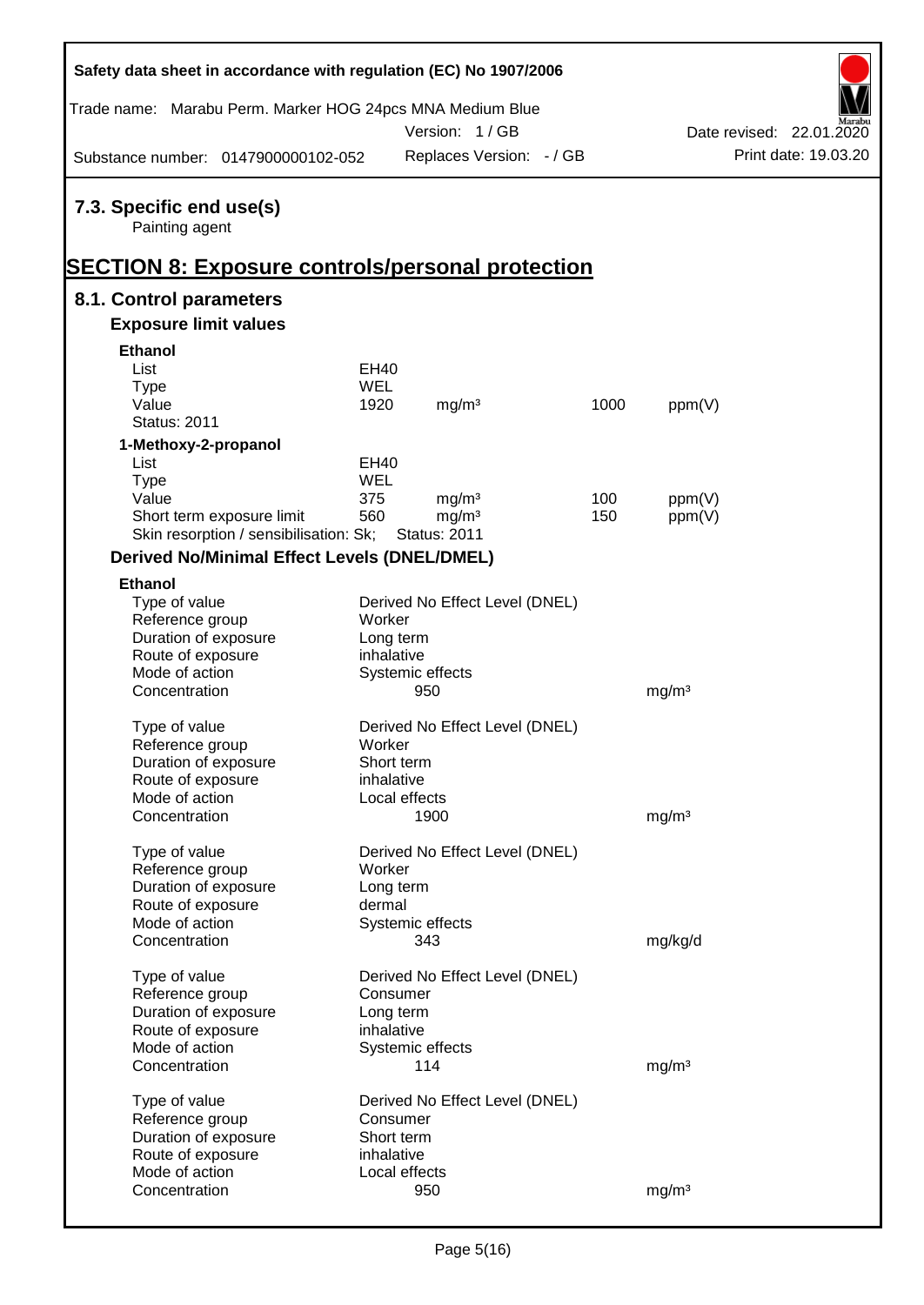| Safety data sheet in accordance with regulation (EC) No 1907/2006<br>Trade name: Marabu Perm. Marker HOG 24pcs MNA Medium Blue |                                |                          |  |  |  |  |  |
|--------------------------------------------------------------------------------------------------------------------------------|--------------------------------|--------------------------|--|--|--|--|--|
|                                                                                                                                | Version: 1/GB                  | Date revised: 22.01.2020 |  |  |  |  |  |
| Substance number: 0147900000102-052                                                                                            | Replaces Version: - / GB       | Print date: 19.03.20     |  |  |  |  |  |
| Type of value                                                                                                                  | Derived No Effect Level (DNEL) |                          |  |  |  |  |  |
| Reference group                                                                                                                | Consumer                       |                          |  |  |  |  |  |
| Duration of exposure                                                                                                           | Long term                      |                          |  |  |  |  |  |
| Route of exposure                                                                                                              | dermal                         |                          |  |  |  |  |  |
| Mode of action                                                                                                                 | Systemic effects               |                          |  |  |  |  |  |
| Concentration                                                                                                                  | 206                            | mg/kg/d                  |  |  |  |  |  |
| Type of value                                                                                                                  | Derived No Effect Level (DNEL) |                          |  |  |  |  |  |
| Reference group                                                                                                                | Consumer                       |                          |  |  |  |  |  |
| Duration of exposure                                                                                                           | Long term                      |                          |  |  |  |  |  |
| Route of exposure                                                                                                              | oral                           |                          |  |  |  |  |  |
| Mode of action                                                                                                                 | Systemic effects               |                          |  |  |  |  |  |
| Concentration                                                                                                                  | 87                             | mg/kg/d                  |  |  |  |  |  |
| 1-Methoxy-2-propanol                                                                                                           |                                |                          |  |  |  |  |  |
| Type of value                                                                                                                  | Derived No Effect Level (DNEL) |                          |  |  |  |  |  |
| Reference group                                                                                                                | Worker                         |                          |  |  |  |  |  |
| Duration of exposure                                                                                                           | Acute                          |                          |  |  |  |  |  |
| Route of exposure                                                                                                              | inhalative                     |                          |  |  |  |  |  |
| Mode of action                                                                                                                 | Local effects                  |                          |  |  |  |  |  |
| Concentration                                                                                                                  | 553,5                          | mg/m <sup>3</sup>        |  |  |  |  |  |
| Type of value                                                                                                                  | Derived No Effect Level (DNEL) |                          |  |  |  |  |  |
| Reference group                                                                                                                | Worker                         |                          |  |  |  |  |  |
| Duration of exposure                                                                                                           | Long term                      |                          |  |  |  |  |  |
| Route of exposure                                                                                                              | dermal                         |                          |  |  |  |  |  |
| Mode of action                                                                                                                 | Systemic effects               |                          |  |  |  |  |  |
| Concentration                                                                                                                  | 50,6                           | mg/person/<br>d          |  |  |  |  |  |
|                                                                                                                                |                                |                          |  |  |  |  |  |
| Type of value                                                                                                                  | Derived No Effect Level (DNEL) |                          |  |  |  |  |  |
| Reference group                                                                                                                | Worker                         |                          |  |  |  |  |  |
| Duration of exposure                                                                                                           | Long term                      |                          |  |  |  |  |  |
| Route of exposure                                                                                                              | inhalative                     |                          |  |  |  |  |  |
| Mode of action<br>Concentration                                                                                                | Systemic effects               |                          |  |  |  |  |  |
|                                                                                                                                | 369                            | mg/m <sup>3</sup>        |  |  |  |  |  |
| Type of value                                                                                                                  | Derived No Effect Level (DNEL) |                          |  |  |  |  |  |
| Reference group                                                                                                                | <b>General Population</b>      |                          |  |  |  |  |  |
| Duration of exposure                                                                                                           | Long term                      |                          |  |  |  |  |  |
| Route of exposure                                                                                                              | dermal                         |                          |  |  |  |  |  |
| Mode of action                                                                                                                 | Systemic effects               |                          |  |  |  |  |  |
| Concentration                                                                                                                  | 18,1                           | mg/kg                    |  |  |  |  |  |
| Type of value                                                                                                                  | Derived No Effect Level (DNEL) |                          |  |  |  |  |  |
| Reference group                                                                                                                | <b>General Population</b>      |                          |  |  |  |  |  |
| Duration of exposure                                                                                                           | Long term                      |                          |  |  |  |  |  |
| Route of exposure                                                                                                              | inhalative                     |                          |  |  |  |  |  |
| Mode of action                                                                                                                 | Systemic effects               |                          |  |  |  |  |  |
| Concentration                                                                                                                  | 43,9                           | mg/m <sup>3</sup>        |  |  |  |  |  |
| Type of value                                                                                                                  | Derived No Effect Level (DNEL) |                          |  |  |  |  |  |
| Reference group                                                                                                                | <b>General Population</b>      |                          |  |  |  |  |  |
| Duration of exposure                                                                                                           | Long term                      |                          |  |  |  |  |  |
| Route of exposure                                                                                                              | oral                           |                          |  |  |  |  |  |
| Mode of action                                                                                                                 | Systemic effects               |                          |  |  |  |  |  |
| Concentration                                                                                                                  | 3,3                            | mg/kg/d                  |  |  |  |  |  |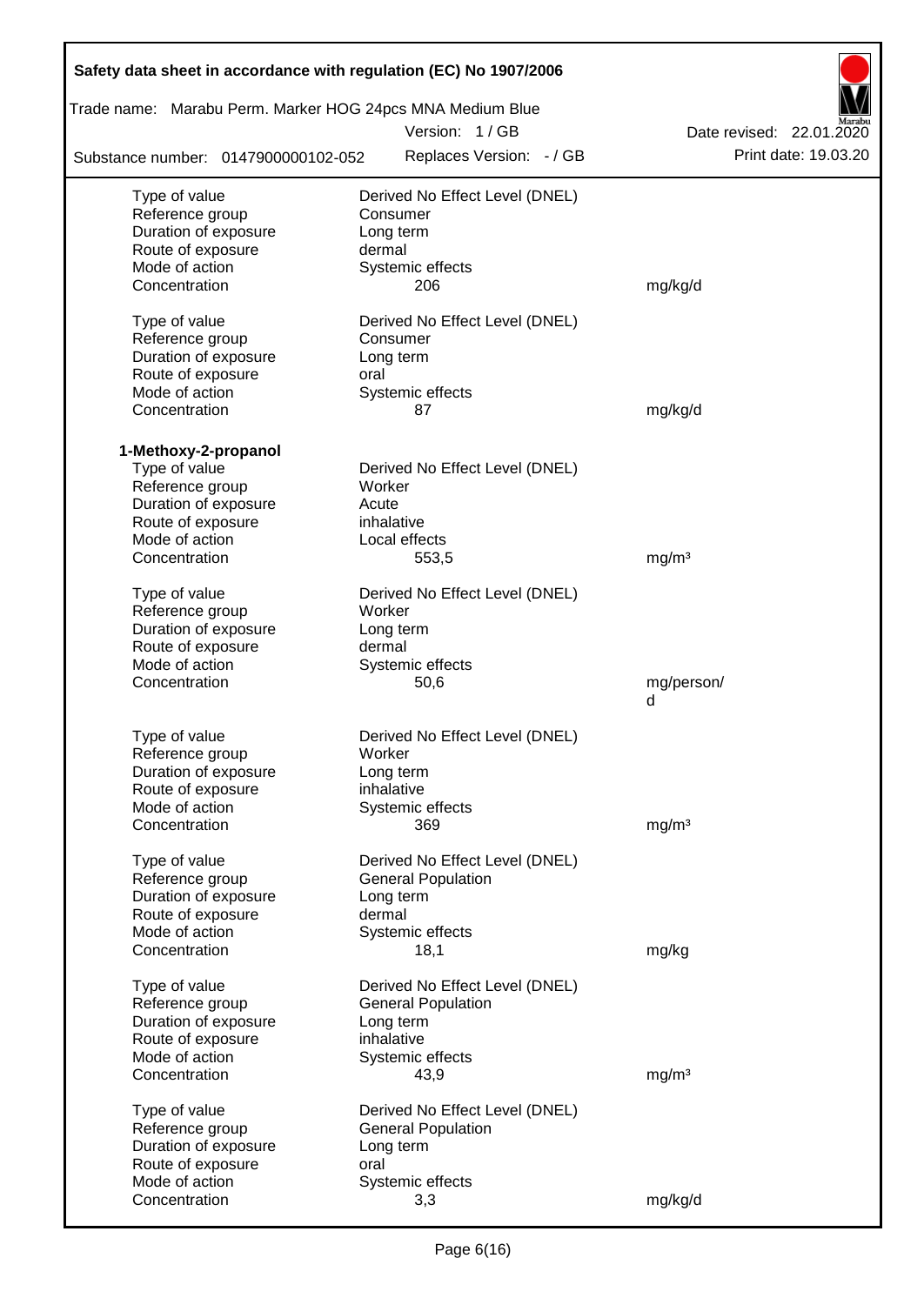|  | Trade name: Marabu Perm. Marker HOG 24pcs MNA Medium Blue |  |  |  |
|--|-----------------------------------------------------------|--|--|--|
|--|-----------------------------------------------------------|--|--|--|

Version: 1 / GB

Substance number: 0147900000102-052

Replaces Version: - / GB Print date: 19.03.20 Date revised: 22.01.2020

| <b>Benzyl alcohol</b> |                                |                   |
|-----------------------|--------------------------------|-------------------|
| Type of value         | Derived No Effect Level (DNEL) |                   |
| Reference group       | Worker                         |                   |
| Duration of exposure  | Long term                      |                   |
| Route of exposure     | inhalative                     |                   |
| Mode of action        | Systemic effects               |                   |
| Concentration         | 22                             | mg/m <sup>3</sup> |
|                       |                                |                   |
| Type of value         | Derived No Effect Level (DNEL) |                   |
| Reference group       | Worker                         |                   |
| Duration of exposure  | Short term                     |                   |
| Route of exposure     | inhalative                     |                   |
| Mode of action        | Systemic effects               |                   |
| Concentration         | 110                            | mg/m <sup>3</sup> |
|                       |                                |                   |
| Type of value         | Derived No Effect Level (DNEL) |                   |
| Reference group       | Worker                         |                   |
| Duration of exposure  | Long term                      |                   |
| Route of exposure     | dermal                         |                   |
| Mode of action        | Systemic effects               |                   |
| Concentration         | 8                              | mg/kg/d           |
|                       |                                |                   |
| Type of value         | Derived No Effect Level (DNEL) |                   |
| Reference group       | Worker                         |                   |
| Duration of exposure  | Short term                     |                   |
| Route of exposure     | dermal                         |                   |
| Mode of action        | Systemic effects               |                   |
| Concentration         | 40                             | mg/kg/d           |
|                       |                                |                   |
| Type of value         | Derived No Effect Level (DNEL) |                   |
| Reference group       | Consumer                       |                   |
| Duration of exposure  | Long term                      |                   |
| Route of exposure     | inhalative                     |                   |
| Mode of action        | Systemic effects               |                   |
| Concentration         | 5,4                            | mg/m <sup>3</sup> |
|                       |                                |                   |
| Type of value         | Derived No Effect Level (DNEL) |                   |
| Reference group       | Consumer                       |                   |
| Duration of exposure  | Short term                     |                   |
| Route of exposure     | inhalative                     |                   |
| Mode of action        | Systemic effects               |                   |
| Concentration         | 27                             | mg/m <sup>3</sup> |
|                       |                                |                   |
| Type of value         | Derived No Effect Level (DNEL) |                   |
| Reference group       | Consumer                       |                   |
| Duration of exposure  | Long term                      |                   |
| Route of exposure     | dermal                         |                   |
| Mode of action        | Systemic effects               |                   |
| Concentration         | 4                              |                   |
|                       |                                | mg/kg/d           |
| Type of value         | Derived No Effect Level (DNEL) |                   |
| Reference group       | Consumer                       |                   |
| Duration of exposure  | Short term                     |                   |
| Route of exposure     | dermal                         |                   |
| Mode of action        |                                |                   |
| Concentration         | Systemic effects<br>20         |                   |
|                       |                                | mg/kg/d           |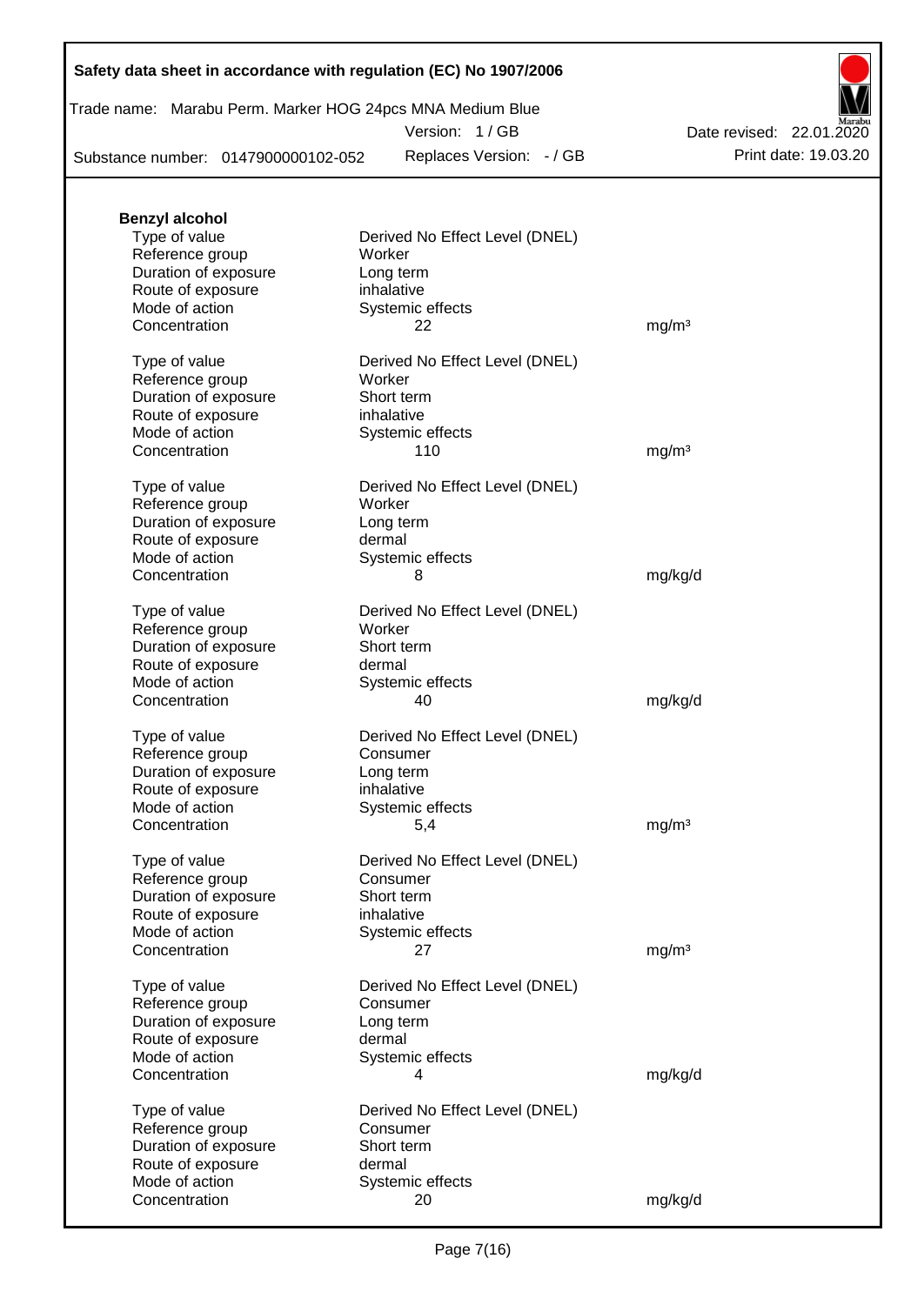|                                                 |             | Trade name: Marabu Perm. Marker HOG 24pcs MNA Medium Blue |                          |
|-------------------------------------------------|-------------|-----------------------------------------------------------|--------------------------|
|                                                 |             | Version: 1/GB                                             | Date revised: 22.01.2020 |
| Substance number: 0147900000102-052             |             | Replaces Version: - / GB                                  | Print date: 19.03.20     |
|                                                 |             |                                                           |                          |
| Type of value                                   |             | Derived No Effect Level (DNEL)                            |                          |
| Reference group                                 |             | Consumer                                                  |                          |
| Duration of exposure                            |             | Long term                                                 |                          |
| Route of exposure<br>Mode of action             | oral        | Systemic effects                                          |                          |
| Concentration                                   |             | 4                                                         | mg/kg/d                  |
|                                                 |             |                                                           |                          |
| Type of value                                   |             | Derived No Effect Level (DNEL)                            |                          |
| Reference group                                 |             | Consumer                                                  |                          |
| Duration of exposure                            |             | Short term                                                |                          |
| Route of exposure                               | oral        |                                                           |                          |
| Mode of action                                  |             | Systemic effects                                          |                          |
| Concentration                                   |             | 20                                                        | mg/kg/d                  |
|                                                 |             |                                                           |                          |
| <b>Predicted No Effect Concentration (PNEC)</b> |             |                                                           |                          |
| <b>Ethanol</b><br>Type of value                 | <b>PNEC</b> |                                                           |                          |
| <b>Type</b>                                     |             | Freshwater                                                |                          |
| Concentration                                   |             | 0,96                                                      | mg/l                     |
|                                                 |             |                                                           |                          |
| Type of value                                   | <b>PNEC</b> |                                                           |                          |
| <b>Type</b>                                     |             | Saltwater                                                 |                          |
| Concentration                                   |             | 0,79                                                      | mg/l                     |
| Type of value                                   | <b>PNEC</b> |                                                           |                          |
| <b>Type</b>                                     |             | Water (intermittent release)                              |                          |
| Concentration                                   |             | 2,75                                                      | mg/l                     |
|                                                 | <b>PNEC</b> |                                                           |                          |
| Type of value                                   |             |                                                           |                          |
| Type<br>Concentration                           |             | Sewage treatment plant (STP)<br>580                       |                          |
|                                                 |             |                                                           | mg/l                     |
| Type of value                                   | PNEC        |                                                           |                          |
| <b>Type</b>                                     |             | Freshwater sediment                                       |                          |
| Concentration                                   |             | 3,6                                                       | mg/kg                    |
|                                                 |             |                                                           |                          |
| Type of value                                   | <b>PNEC</b> |                                                           |                          |
| <b>Type</b>                                     |             | Marine sediment                                           |                          |
| Concentration                                   |             | 2,9                                                       | mg/kg                    |
| Type of value                                   | <b>PNEC</b> |                                                           |                          |
| <b>Type</b>                                     | Soil        |                                                           |                          |
| Concentration                                   |             | 0,63                                                      | mg/kg                    |
|                                                 |             |                                                           |                          |
| 1-Methoxy-2-propanol                            |             |                                                           |                          |
| Type of value                                   | <b>PNEC</b> | Freshwater                                                |                          |
| <b>Type</b><br>Concentration                    |             | 10                                                        | mg/l                     |
|                                                 |             |                                                           |                          |
| Type of value                                   | <b>PNEC</b> |                                                           |                          |
| <b>Type</b>                                     | Water       |                                                           |                          |
| Concentration                                   |             | 41,6                                                      | mg/kg                    |
| Type of value                                   | <b>PNEC</b> |                                                           |                          |
| <b>Type</b>                                     |             | Sediment                                                  |                          |
| Concentration                                   |             | 41,6                                                      | mg/kg                    |

Г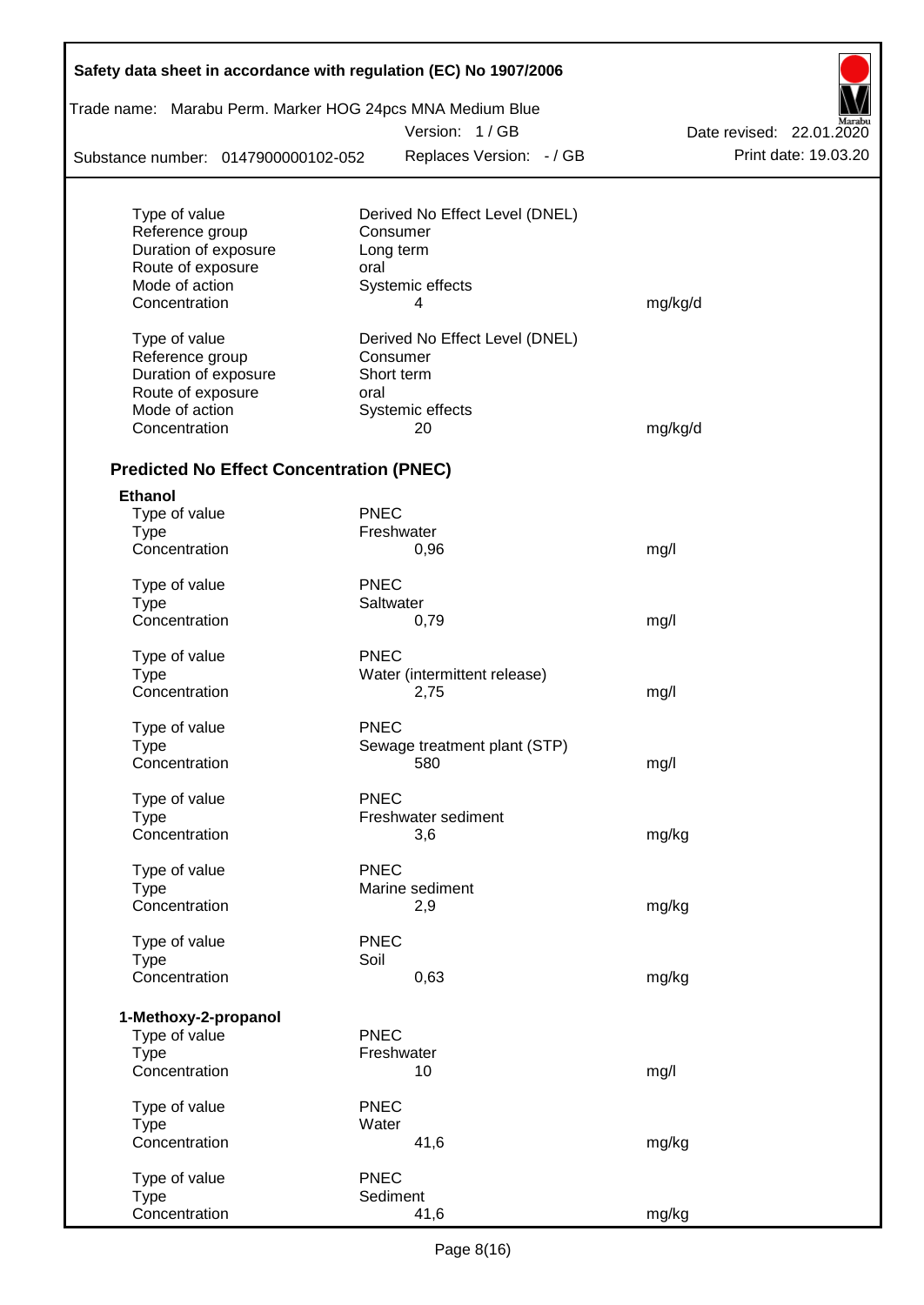| Substance number: 0147900000102-052 |             | Trade name: Marabu Perm. Marker HOG 24pcs MNA Medium Blue<br>Version: 1/GB<br>Replaces Version: - / GB | Date revised: 22.01.2020<br>Print date: 19.03.20 |
|-------------------------------------|-------------|--------------------------------------------------------------------------------------------------------|--------------------------------------------------|
|                                     |             |                                                                                                        |                                                  |
| Type of value                       | <b>PNEC</b> |                                                                                                        |                                                  |
| <b>Type</b>                         |             | Marine sediment                                                                                        |                                                  |
| Concentration                       |             | 4,17                                                                                                   | mg/kg                                            |
| Type of value                       | <b>PNEC</b> |                                                                                                        |                                                  |
| <b>Type</b>                         | Soil        |                                                                                                        |                                                  |
| Concentration                       |             | 2,47                                                                                                   | mg/kg                                            |
| Type of value                       | <b>PNEC</b> |                                                                                                        |                                                  |
| <b>Type</b>                         |             | Sewage treatment plant (STP)                                                                           |                                                  |
| Concentration                       |             | 100                                                                                                    | mg/l                                             |
| <b>Benzyl alcohol</b>               |             |                                                                                                        |                                                  |
| Type of value                       | PNEC        |                                                                                                        |                                                  |
| <b>Type</b>                         |             | Freshwater                                                                                             |                                                  |
| Concentration                       |             | 1                                                                                                      | mg/l                                             |
| Type of value                       | <b>PNEC</b> |                                                                                                        |                                                  |
| Type                                |             | Saltwater                                                                                              |                                                  |
| Concentration                       |             | 0,1                                                                                                    | mg/l                                             |
| Type of value                       | <b>PNEC</b> |                                                                                                        |                                                  |
| <b>Type</b>                         |             | Water (intermittent release)                                                                           |                                                  |
| Concentration                       |             | 2,3                                                                                                    | mg/l                                             |
| Type of value                       | <b>PNEC</b> |                                                                                                        |                                                  |
| <b>Type</b>                         |             | Sewage treatment plant (STP)                                                                           |                                                  |
| Concentration                       |             | 39                                                                                                     | mg/l                                             |
| Type of value                       | <b>PNEC</b> |                                                                                                        |                                                  |
| Type                                |             | Freshwater sediment                                                                                    |                                                  |
| Concentration                       |             | 5,27                                                                                                   | mg/kg                                            |
| Type of value                       | <b>PNEC</b> |                                                                                                        |                                                  |
| <b>Type</b>                         |             | Marine sediment                                                                                        |                                                  |
| Concentration                       |             | 0,527                                                                                                  | mg/kg                                            |
| Type of value                       | <b>PNEC</b> |                                                                                                        |                                                  |
| <b>Type</b>                         | Soil        |                                                                                                        |                                                  |
| Concentration                       |             | 0,456                                                                                                  | mg/kg                                            |

## **8.2. Exposure controls**

#### **Exposure controls**

Provide adequate ventilation. Where reasonably practicable this should be achieved by the use of local exhaust ventilation and good general extraction. If these are not sufficient to maintain concentrations of particulates and solvent vapour below the OEL, suitable respiratory protection must be worn.

#### **Respiratory protection**

If workers are exposed to concentrations above the exposure limit they must use appropriate, certified respirators. Full mask, filter A

#### **Hand protection**

There is no one glove material or combination of materials that will give unlimited resistance to any individual or combination of chemicals.

For prolonged or repeated handling nitrile rubber gloves with textile undergloves are required. Material thickness  $\rightarrow$  0.5 mm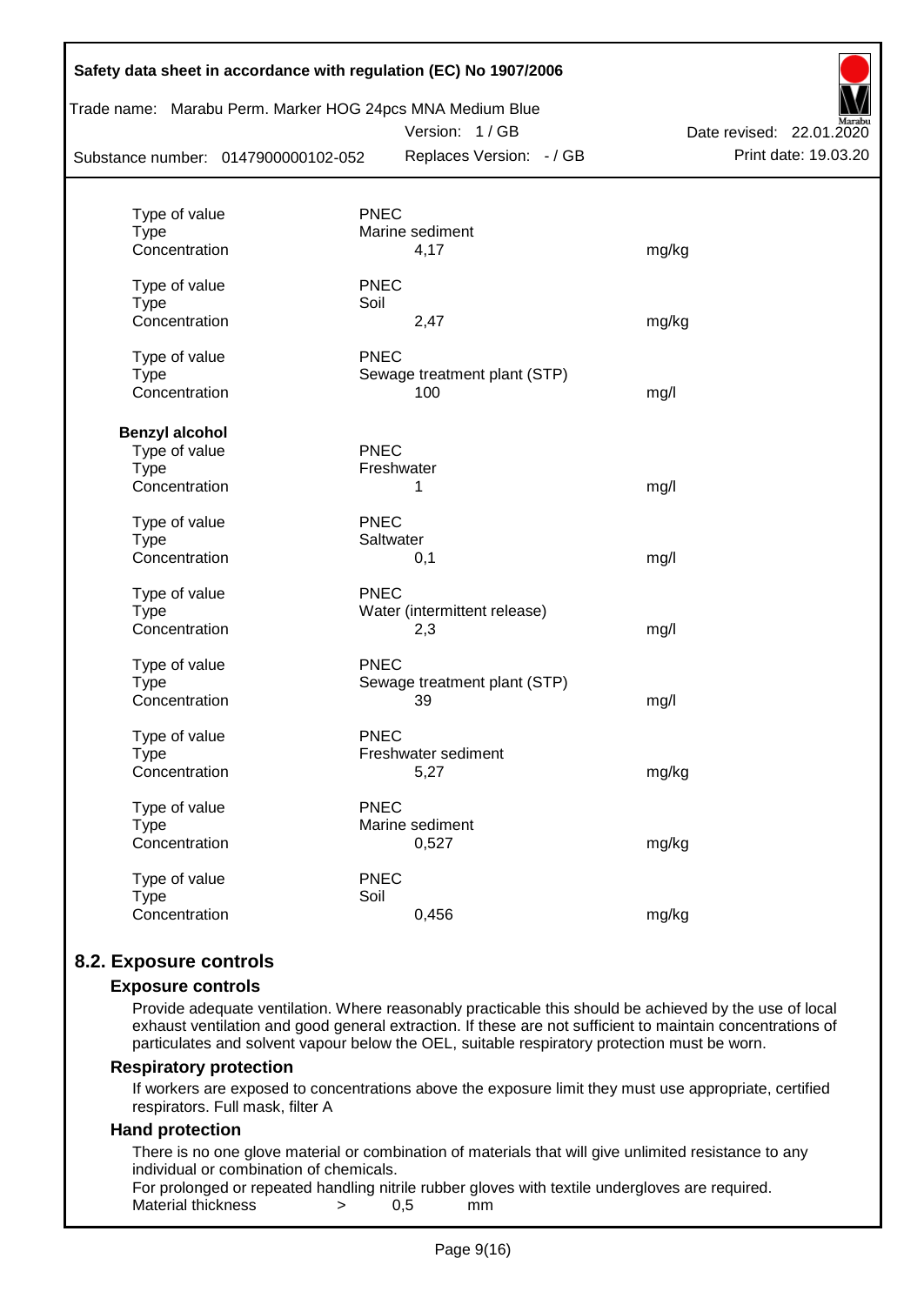| Safety data sheet in accordance with regulation (EC) No 1907/2006                                                                                                                                                                                                                                                                                                                            |                             |     |     |                                                                                                                                                                                                                                                                                                                    |
|----------------------------------------------------------------------------------------------------------------------------------------------------------------------------------------------------------------------------------------------------------------------------------------------------------------------------------------------------------------------------------------------|-----------------------------|-----|-----|--------------------------------------------------------------------------------------------------------------------------------------------------------------------------------------------------------------------------------------------------------------------------------------------------------------------|
| Trade name: Marabu Perm. Marker HOG 24pcs MNA Medium Blue                                                                                                                                                                                                                                                                                                                                    | Version: 1/GB               |     |     | Date revised: 22.01.2020                                                                                                                                                                                                                                                                                           |
| Substance number: 0147900000102-052                                                                                                                                                                                                                                                                                                                                                          | Replaces Version: - / GB    |     |     | Print date: 19.03.20                                                                                                                                                                                                                                                                                               |
|                                                                                                                                                                                                                                                                                                                                                                                              |                             |     |     |                                                                                                                                                                                                                                                                                                                    |
| Breakthrough time<br>$\,<\,$<br>The breakthrough time must be greater than the end use time of the product.<br>replacement must be followed.<br>Gloves should be replaced regularly and if there is any sign of damage to the glove material.<br>Always ensure that gloves are free from defects and that they are stored and used correctly.<br>maintenance.<br>once exposure has occurred. | 30                          | min |     | The instructions and information provided by the glove manufacturer on use, storage, maintenance and<br>The performance or effectiveness of the glove may be reduced by physical/ chemical damage and poor<br>Barrier creams may help to protect the exposed areas of the skin, they should however not be applied |
| Eye protection                                                                                                                                                                                                                                                                                                                                                                               |                             |     |     |                                                                                                                                                                                                                                                                                                                    |
| Use safety eyewear designed to protect against splash of liquids.                                                                                                                                                                                                                                                                                                                            |                             |     |     |                                                                                                                                                                                                                                                                                                                    |
| <b>Body protection</b>                                                                                                                                                                                                                                                                                                                                                                       |                             |     |     |                                                                                                                                                                                                                                                                                                                    |
| Cotton or cotton/synthetic overalls or coveralls are normally suitable.                                                                                                                                                                                                                                                                                                                      |                             |     |     |                                                                                                                                                                                                                                                                                                                    |
|                                                                                                                                                                                                                                                                                                                                                                                              |                             |     |     |                                                                                                                                                                                                                                                                                                                    |
| <b>SECTION 9: Physical and chemical properties</b>                                                                                                                                                                                                                                                                                                                                           |                             |     |     |                                                                                                                                                                                                                                                                                                                    |
| 9.1. Information on basic physical and chemical properties                                                                                                                                                                                                                                                                                                                                   |                             |     |     |                                                                                                                                                                                                                                                                                                                    |
| <b>Form</b>                                                                                                                                                                                                                                                                                                                                                                                  | liquid                      |     |     |                                                                                                                                                                                                                                                                                                                    |
| <b>Colour</b>                                                                                                                                                                                                                                                                                                                                                                                | coloured                    |     |     |                                                                                                                                                                                                                                                                                                                    |
| <b>Odour</b>                                                                                                                                                                                                                                                                                                                                                                                 | mild, alcoholic             |     |     |                                                                                                                                                                                                                                                                                                                    |
| <b>Odour threshold</b>                                                                                                                                                                                                                                                                                                                                                                       |                             |     |     |                                                                                                                                                                                                                                                                                                                    |
| Remarks                                                                                                                                                                                                                                                                                                                                                                                      | No data available           |     |     |                                                                                                                                                                                                                                                                                                                    |
| pH value                                                                                                                                                                                                                                                                                                                                                                                     |                             |     |     |                                                                                                                                                                                                                                                                                                                    |
| Value                                                                                                                                                                                                                                                                                                                                                                                        | 5,5                         | to  | 7,5 |                                                                                                                                                                                                                                                                                                                    |
| <b>Melting point</b>                                                                                                                                                                                                                                                                                                                                                                         |                             |     |     |                                                                                                                                                                                                                                                                                                                    |
| Remarks                                                                                                                                                                                                                                                                                                                                                                                      | not determined              |     |     |                                                                                                                                                                                                                                                                                                                    |
| <b>Freezing point</b>                                                                                                                                                                                                                                                                                                                                                                        |                             |     |     |                                                                                                                                                                                                                                                                                                                    |
| Remarks                                                                                                                                                                                                                                                                                                                                                                                      | not determined              |     |     |                                                                                                                                                                                                                                                                                                                    |
| Initial boiling point and boiling range                                                                                                                                                                                                                                                                                                                                                      |                             |     |     |                                                                                                                                                                                                                                                                                                                    |
| Value                                                                                                                                                                                                                                                                                                                                                                                        | 80                          | to  | 90  | $\rm ^{\circ}C$                                                                                                                                                                                                                                                                                                    |
| <b>Flash point</b>                                                                                                                                                                                                                                                                                                                                                                           |                             |     |     |                                                                                                                                                                                                                                                                                                                    |
| Value                                                                                                                                                                                                                                                                                                                                                                                        | 35                          |     |     | °C                                                                                                                                                                                                                                                                                                                 |
| Method                                                                                                                                                                                                                                                                                                                                                                                       | ASTM D 6450 (CCCFP)         |     |     |                                                                                                                                                                                                                                                                                                                    |
| Evaporation rate (ether $= 1$ ) :                                                                                                                                                                                                                                                                                                                                                            |                             |     |     |                                                                                                                                                                                                                                                                                                                    |
| Remarks                                                                                                                                                                                                                                                                                                                                                                                      | not determined              |     |     |                                                                                                                                                                                                                                                                                                                    |
| <b>Flammability (solid, gas)</b>                                                                                                                                                                                                                                                                                                                                                             |                             |     |     |                                                                                                                                                                                                                                                                                                                    |
| Not applicable                                                                                                                                                                                                                                                                                                                                                                               |                             |     |     |                                                                                                                                                                                                                                                                                                                    |
| Upper/lower flammability or explosive limits                                                                                                                                                                                                                                                                                                                                                 |                             |     |     |                                                                                                                                                                                                                                                                                                                    |
| Lower explosion limit<br>Upper explosion limit                                                                                                                                                                                                                                                                                                                                               | 1,5<br>appr.<br>15<br>appr. |     |     | %(V)<br>$%$ (V)                                                                                                                                                                                                                                                                                                    |
| Source                                                                                                                                                                                                                                                                                                                                                                                       | Literature value            |     |     |                                                                                                                                                                                                                                                                                                                    |
| <b>Vapour density</b>                                                                                                                                                                                                                                                                                                                                                                        |                             |     |     |                                                                                                                                                                                                                                                                                                                    |
| Remarks                                                                                                                                                                                                                                                                                                                                                                                      | not determined              |     |     |                                                                                                                                                                                                                                                                                                                    |
| <b>Density</b>                                                                                                                                                                                                                                                                                                                                                                               |                             |     |     |                                                                                                                                                                                                                                                                                                                    |
| Remarks                                                                                                                                                                                                                                                                                                                                                                                      | not determined              |     |     |                                                                                                                                                                                                                                                                                                                    |
| Solubility in water                                                                                                                                                                                                                                                                                                                                                                          |                             |     |     |                                                                                                                                                                                                                                                                                                                    |
| Remarks                                                                                                                                                                                                                                                                                                                                                                                      | partially miscible          |     |     |                                                                                                                                                                                                                                                                                                                    |
| <b>Partition coefficient: n-octanol/water</b>                                                                                                                                                                                                                                                                                                                                                |                             |     |     |                                                                                                                                                                                                                                                                                                                    |
|                                                                                                                                                                                                                                                                                                                                                                                              |                             |     |     |                                                                                                                                                                                                                                                                                                                    |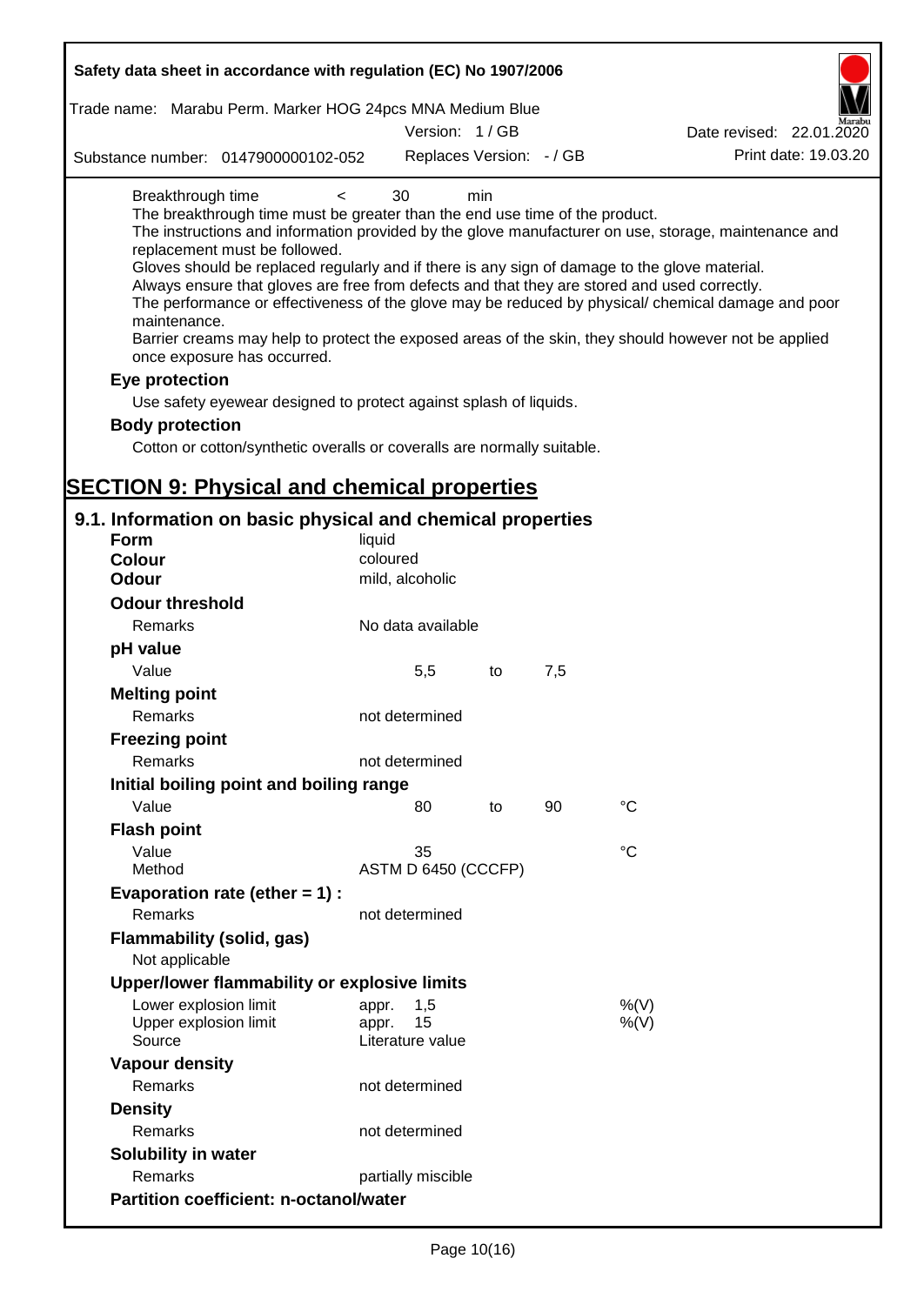|                              | Safety data sheet in accordance with regulation (EC) No 1907/2006                                                                                                 |                                                  |                          |   |             |                                                                                                        |
|------------------------------|-------------------------------------------------------------------------------------------------------------------------------------------------------------------|--------------------------------------------------|--------------------------|---|-------------|--------------------------------------------------------------------------------------------------------|
|                              | Trade name: Marabu Perm. Marker HOG 24pcs MNA Medium Blue                                                                                                         |                                                  |                          |   |             |                                                                                                        |
|                              |                                                                                                                                                                   |                                                  | Version: 1/GB            |   |             | Date revised: 22.01.2020                                                                               |
|                              | Substance number: 0147900000102-052                                                                                                                               |                                                  | Replaces Version: - / GB |   |             | Print date: 19.03.20                                                                                   |
| Remarks                      |                                                                                                                                                                   | Not applicable                                   |                          |   |             |                                                                                                        |
| Ignition temperature         |                                                                                                                                                                   |                                                  |                          |   |             |                                                                                                        |
| Value                        |                                                                                                                                                                   | 287<br>appr.                                     |                          |   | $^{\circ}C$ |                                                                                                        |
| Source                       |                                                                                                                                                                   | Literature value                                 |                          |   |             |                                                                                                        |
| <b>Viscosity</b>             |                                                                                                                                                                   |                                                  |                          |   |             |                                                                                                        |
| Value                        |                                                                                                                                                                   | 3                                                | to                       | 6 | mPa.s       |                                                                                                        |
| <b>Efflux time</b>           |                                                                                                                                                                   |                                                  |                          |   |             |                                                                                                        |
| Remarks                      |                                                                                                                                                                   | not determined                                   |                          |   |             |                                                                                                        |
| <b>Explosive properties</b>  |                                                                                                                                                                   |                                                  |                          |   |             |                                                                                                        |
| evaluation                   |                                                                                                                                                                   | no                                               |                          |   |             |                                                                                                        |
| <b>Oxidising properties</b>  |                                                                                                                                                                   |                                                  |                          |   |             |                                                                                                        |
| evaluation                   |                                                                                                                                                                   | None known                                       |                          |   |             |                                                                                                        |
| 9.2. Other information       |                                                                                                                                                                   |                                                  |                          |   |             |                                                                                                        |
| <b>Other information</b>     |                                                                                                                                                                   |                                                  |                          |   |             |                                                                                                        |
|                              |                                                                                                                                                                   |                                                  |                          |   |             | The physical specifications are approximate values and refer to the used safety relevant component(s). |
|                              | <b>SECTION 10: Stability and reactivity</b>                                                                                                                       |                                                  |                          |   |             |                                                                                                        |
| 10.1. Reactivity             |                                                                                                                                                                   |                                                  |                          |   |             |                                                                                                        |
| 10.2. Chemical stability     | No hazardous reactions when stored and handled according to prescribed instructions.<br>Stable under recommended storage and handling conditions (see section 7). |                                                  |                          |   |             |                                                                                                        |
|                              |                                                                                                                                                                   |                                                  |                          |   |             |                                                                                                        |
| exothermic reactions.        | 10.3. Possibility of hazardous reactions<br>Keep away from oxidising agents, strongly alkaline and strongly acid materials in order to avoid                      |                                                  |                          |   |             |                                                                                                        |
| 10.4. Conditions to avoid    | When exposed to high temperatures may produce hazardous decomposition products.                                                                                   |                                                  |                          |   |             |                                                                                                        |
| 10.5. Incompatible materials | No hazardous reactions when stored and handled according to prescribed instructions.                                                                              |                                                  |                          |   |             |                                                                                                        |
|                              | 10.6. Hazardous decomposition products                                                                                                                            |                                                  |                          |   |             |                                                                                                        |
|                              | See chapter 5.2 (Firefighting measures - Special hazards arising from the substance or mixture).                                                                  |                                                  |                          |   |             |                                                                                                        |
|                              | <b>SECTION 11: Toxicological information</b>                                                                                                                      |                                                  |                          |   |             |                                                                                                        |
|                              | 11.1. Information on toxicological effects                                                                                                                        |                                                  |                          |   |             |                                                                                                        |
| <b>Acute oral toxicity</b>   |                                                                                                                                                                   |                                                  |                          |   |             |                                                                                                        |
| <b>ATE</b>                   | $\geq$                                                                                                                                                            | 2.000                                            |                          |   | mg/kg       |                                                                                                        |
| Method                       |                                                                                                                                                                   | calculated value (Regulation (EC) No. 1272/2008) |                          |   |             |                                                                                                        |
|                              | <b>Acute oral toxicity (Components)</b>                                                                                                                           |                                                  |                          |   |             |                                                                                                        |
| 1-Methoxy-2-propanol         |                                                                                                                                                                   |                                                  |                          |   |             |                                                                                                        |
| <b>Species</b>               | rat                                                                                                                                                               |                                                  |                          |   |             |                                                                                                        |
| LD50                         |                                                                                                                                                                   | 5200                                             |                          |   | mg/kg       |                                                                                                        |
| <b>Benzyl alcohol</b>        |                                                                                                                                                                   |                                                  |                          |   |             |                                                                                                        |
| <b>Species</b><br>LD50       | rat                                                                                                                                                               | 1620                                             |                          |   | mg/kg       |                                                                                                        |
| <b>Acute dermal toxicity</b> |                                                                                                                                                                   |                                                  |                          |   |             |                                                                                                        |
| Remarks                      |                                                                                                                                                                   |                                                  |                          |   |             | Based on available data, the classification criteria are not met.                                      |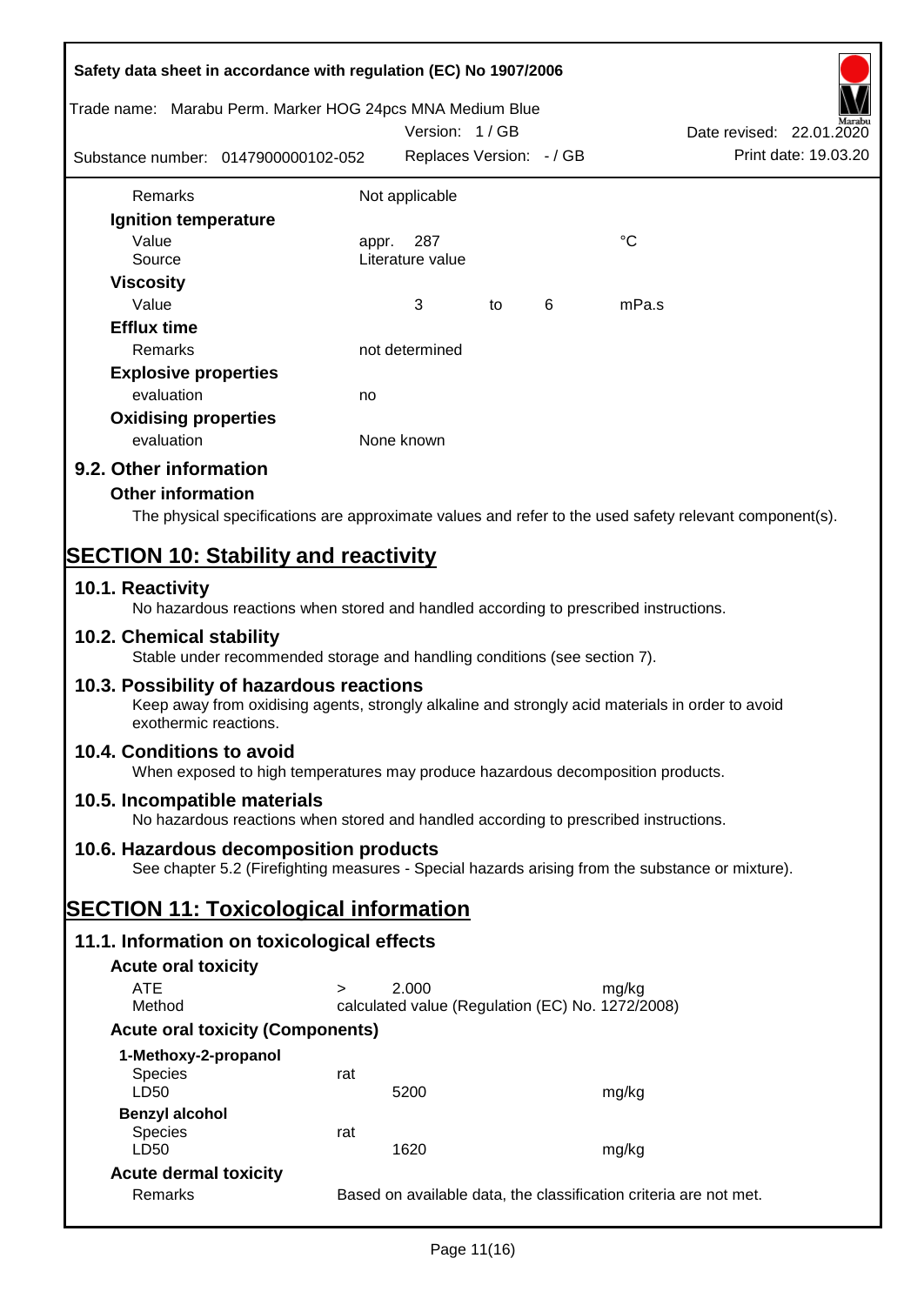| Trade name: Marabu Perm. Marker HOG 24pcs MNA Medium Blue<br>Substance number: 0147900000102-052                                                                                                           |                              |       | Version: 1/GB<br>Replaces Version: - / GB |                                                  | Date revised: 22.01.2020<br>Print date: 19.03.20                                                      |
|------------------------------------------------------------------------------------------------------------------------------------------------------------------------------------------------------------|------------------------------|-------|-------------------------------------------|--------------------------------------------------|-------------------------------------------------------------------------------------------------------|
| <b>Acute dermal toxicity (Components)</b>                                                                                                                                                                  |                              |       |                                           |                                                  |                                                                                                       |
| 1-Methoxy-2-propanol                                                                                                                                                                                       |                              |       |                                           |                                                  |                                                                                                       |
| <b>Species</b>                                                                                                                                                                                             | rabbit                       |       |                                           |                                                  |                                                                                                       |
| LD50                                                                                                                                                                                                       |                              | 14000 |                                           | mg/kg                                            |                                                                                                       |
| <b>Acute inhalational toxicity</b>                                                                                                                                                                         |                              |       |                                           |                                                  |                                                                                                       |
| <b>ATE</b>                                                                                                                                                                                                 | >                            | 20    |                                           | mg/l                                             |                                                                                                       |
| Administration/Form<br>Method                                                                                                                                                                              | Vapors                       |       |                                           | calculated value (Regulation (EC) No. 1272/2008) |                                                                                                       |
| Remarks                                                                                                                                                                                                    |                              |       |                                           |                                                  | Based on available data, the classification criteria are not met.                                     |
| <b>Acute inhalative toxicity (Components)</b>                                                                                                                                                              |                              |       |                                           |                                                  |                                                                                                       |
| <b>Benzyl alcohol</b>                                                                                                                                                                                      |                              |       |                                           |                                                  |                                                                                                       |
| Species                                                                                                                                                                                                    | rat                          |       |                                           |                                                  |                                                                                                       |
| LD <sub>0</sub>                                                                                                                                                                                            |                              | 4,178 |                                           | mg/l                                             |                                                                                                       |
| Duration of exposure                                                                                                                                                                                       |                              | 4     | h                                         |                                                  |                                                                                                       |
| Administration/Form<br>Method                                                                                                                                                                              | Dust/Mist<br><b>OECD 403</b> |       |                                           |                                                  |                                                                                                       |
| <b>Benzyl alcohol</b>                                                                                                                                                                                      |                              |       |                                           |                                                  |                                                                                                       |
| <b>Species</b>                                                                                                                                                                                             | rat                          |       |                                           |                                                  |                                                                                                       |
| LD50                                                                                                                                                                                                       | $\geq$                       | 5     |                                           | mg/l                                             |                                                                                                       |
| Duration of exposure                                                                                                                                                                                       |                              | 4     | h                                         |                                                  |                                                                                                       |
| Administration/Form<br>Method                                                                                                                                                                              | Dust/Mist<br><b>OECD 403</b> |       |                                           |                                                  |                                                                                                       |
| <b>Skin corrosion/irritation</b>                                                                                                                                                                           |                              |       |                                           |                                                  |                                                                                                       |
| Remarks                                                                                                                                                                                                    |                              |       |                                           |                                                  | Based on available data, the classification criteria are not met.                                     |
| Serious eye damage/irritation                                                                                                                                                                              |                              |       |                                           |                                                  |                                                                                                       |
| evaluation                                                                                                                                                                                                 | irritant                     |       |                                           |                                                  |                                                                                                       |
| Remarks                                                                                                                                                                                                    |                              |       | The classification criteria are met.      |                                                  |                                                                                                       |
| <b>Sensitization</b>                                                                                                                                                                                       |                              |       |                                           |                                                  |                                                                                                       |
| Remarks                                                                                                                                                                                                    |                              |       |                                           |                                                  | Based on available data, the classification criteria are not met.                                     |
| <b>Mutagenicity</b>                                                                                                                                                                                        |                              |       |                                           |                                                  |                                                                                                       |
| Remarks                                                                                                                                                                                                    |                              |       |                                           |                                                  | Based on available data, the classification criteria are not met.                                     |
| <b>Reproductive toxicity</b>                                                                                                                                                                               |                              |       |                                           |                                                  |                                                                                                       |
| Remarks                                                                                                                                                                                                    |                              |       |                                           |                                                  | Based on available data, the classification criteria are not met.                                     |
| Carcinogenicity                                                                                                                                                                                            |                              |       |                                           |                                                  |                                                                                                       |
| Remarks                                                                                                                                                                                                    |                              |       |                                           |                                                  | Based on available data, the classification criteria are not met.                                     |
| <b>Specific Target Organ Toxicity (STOT)</b>                                                                                                                                                               |                              |       |                                           |                                                  |                                                                                                       |
| <b>Single exposure</b>                                                                                                                                                                                     |                              |       |                                           |                                                  |                                                                                                       |
| Remarks                                                                                                                                                                                                    |                              |       | The classification criteria are met.      |                                                  |                                                                                                       |
| evaluation                                                                                                                                                                                                 |                              |       | May cause drowsiness or dizziness.        |                                                  |                                                                                                       |
| <b>Repeated exposure</b><br>Remarks                                                                                                                                                                        |                              |       |                                           |                                                  | Based on available data, the classification criteria are not met.                                     |
| <b>Aspiration hazard</b>                                                                                                                                                                                   |                              |       |                                           |                                                  |                                                                                                       |
| Based on available data, the classification criteria are not met.                                                                                                                                          |                              |       |                                           |                                                  |                                                                                                       |
| <b>Experience in practice</b>                                                                                                                                                                              |                              |       |                                           |                                                  |                                                                                                       |
| Exposure to component solvents vapours concentration in excess of the stated occupational exposure<br>limit may result in adverse health effects such as mucous membrane and respiratory system irritation |                              |       |                                           |                                                  | and adverse effects on kidney, liver and central nervous system. Symptoms and signs include headache, |

dizziness, fatigue, muscular weakness, drowsiness and in extreme cases, loss of consciousness. Solvents may cause some of the above effects by absorption through the skin. Repeated or prolonged contact with the mixture may cause removal of natural fat from the skin resulting in non-allergic contact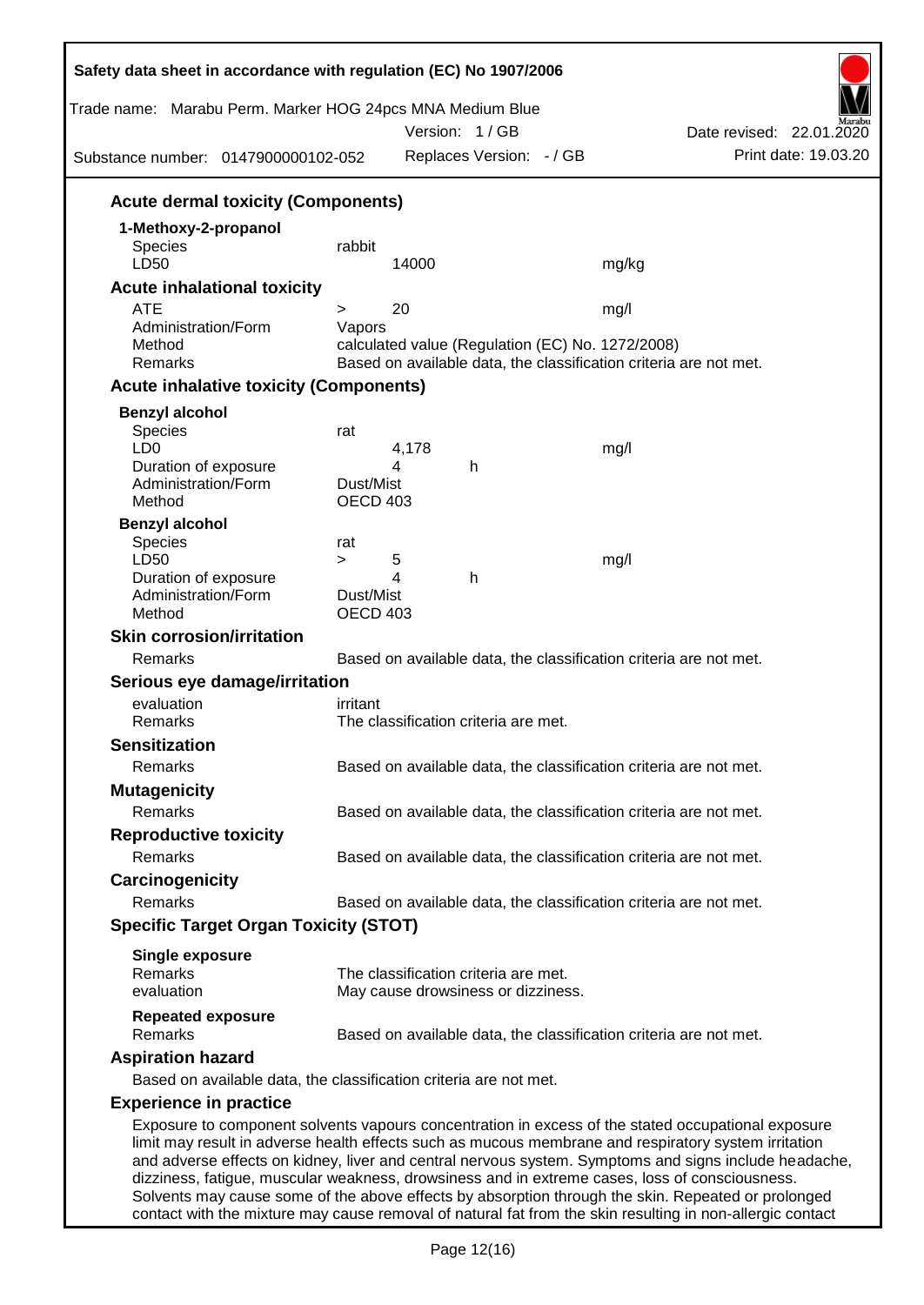| Safety data sheet in accordance with regulation (EC) No 1907/2006                                                                                                                                                                                                                                                                                                                                                                                                                                                                                    |                   |                          |                              |                                                    |                                                                                                       |
|------------------------------------------------------------------------------------------------------------------------------------------------------------------------------------------------------------------------------------------------------------------------------------------------------------------------------------------------------------------------------------------------------------------------------------------------------------------------------------------------------------------------------------------------------|-------------------|--------------------------|------------------------------|----------------------------------------------------|-------------------------------------------------------------------------------------------------------|
| Trade name: Marabu Perm. Marker HOG 24pcs MNA Medium Blue                                                                                                                                                                                                                                                                                                                                                                                                                                                                                            |                   |                          |                              |                                                    |                                                                                                       |
|                                                                                                                                                                                                                                                                                                                                                                                                                                                                                                                                                      |                   |                          | Version: 1/GB                |                                                    | Date revised: 22.01.2020                                                                              |
| Substance number: 0147900000102-052                                                                                                                                                                                                                                                                                                                                                                                                                                                                                                                  |                   |                          | Replaces Version: - / GB     |                                                    | Print date: 19.03.20                                                                                  |
| dermatitis and absorption through the skin. The liquid splashed in the eyes may cause irritation and<br>known, delayed and immediate effects and also chronic effects of components from short-term and<br>long-term exposure by oral, inhalation and dermal routes of exposure and eye contact.<br><b>Other information</b><br>There are no data available on the mixture itself.<br>The mixture has been assessed following the additivity method of the CLP Regulation (EC) No<br>1272/2008 and classified for toxicological hazards accordingly. |                   |                          |                              |                                                    | reversible damage. Ingestion may cause nausea, diarrhoea and vomiting. This takes into account, where |
| <b>SECTION 12: Ecological information</b>                                                                                                                                                                                                                                                                                                                                                                                                                                                                                                            |                   |                          |                              |                                                    |                                                                                                       |
| 12.1. Toxicity                                                                                                                                                                                                                                                                                                                                                                                                                                                                                                                                       |                   |                          |                              |                                                    |                                                                                                       |
| <b>General information</b>                                                                                                                                                                                                                                                                                                                                                                                                                                                                                                                           |                   |                          |                              |                                                    |                                                                                                       |
| There are no data available on the mixture itself. Do not allow to enter drains or water courses. The<br>and is classified for eco-toxicological properties accordingly. See Sections 2 and 3 for details.                                                                                                                                                                                                                                                                                                                                           |                   |                          |                              |                                                    | mixture has been assessed following the summation method of the CLP Regulation (EC) No 1272/2008      |
| <b>Fish toxicity (Components)</b>                                                                                                                                                                                                                                                                                                                                                                                                                                                                                                                    |                   |                          |                              |                                                    |                                                                                                       |
| 1-Methoxy-2-propanol<br>Species                                                                                                                                                                                                                                                                                                                                                                                                                                                                                                                      |                   |                          | golden orfe (Leuciscus idus) |                                                    |                                                                                                       |
| LC <sub>0</sub><br>Duration of exposure                                                                                                                                                                                                                                                                                                                                                                                                                                                                                                              | $\geq$            | 4600<br>96               | h                            | mg/l                                               |                                                                                                       |
| <b>Daphnia toxicity (Components)</b>                                                                                                                                                                                                                                                                                                                                                                                                                                                                                                                 |                   |                          |                              |                                                    |                                                                                                       |
| 1-Methoxy-2-propanol                                                                                                                                                                                                                                                                                                                                                                                                                                                                                                                                 |                   |                          |                              |                                                    |                                                                                                       |
| Species<br><b>EC50</b>                                                                                                                                                                                                                                                                                                                                                                                                                                                                                                                               |                   | Daphnia magna<br>23300   |                              | mg/l                                               |                                                                                                       |
| Duration of exposure                                                                                                                                                                                                                                                                                                                                                                                                                                                                                                                                 |                   | 48                       | h                            |                                                    |                                                                                                       |
| <b>Algae toxicity (Components)</b>                                                                                                                                                                                                                                                                                                                                                                                                                                                                                                                   |                   |                          |                              |                                                    |                                                                                                       |
| 1-Methoxy-2-propanol                                                                                                                                                                                                                                                                                                                                                                                                                                                                                                                                 |                   |                          |                              |                                                    |                                                                                                       |
| <b>Species</b>                                                                                                                                                                                                                                                                                                                                                                                                                                                                                                                                       |                   | Desmodesmus              |                              |                                                    |                                                                                                       |
| <b>EC50</b><br>Duration of exposure                                                                                                                                                                                                                                                                                                                                                                                                                                                                                                                  | >                 | 1000<br>168              | h                            | mg/l                                               |                                                                                                       |
| <b>Bacteria toxicity (Components)</b>                                                                                                                                                                                                                                                                                                                                                                                                                                                                                                                |                   |                          |                              |                                                    |                                                                                                       |
| 1-Methoxy-2-propanol                                                                                                                                                                                                                                                                                                                                                                                                                                                                                                                                 |                   |                          |                              |                                                    |                                                                                                       |
| <b>Species</b><br><b>EC50</b>                                                                                                                                                                                                                                                                                                                                                                                                                                                                                                                        | $\geq$            | activated sludge<br>1000 |                              |                                                    |                                                                                                       |
|                                                                                                                                                                                                                                                                                                                                                                                                                                                                                                                                                      |                   |                          |                              | mg/l                                               |                                                                                                       |
| 12.2. Persistence and degradability                                                                                                                                                                                                                                                                                                                                                                                                                                                                                                                  |                   |                          |                              |                                                    |                                                                                                       |
| <b>General information</b>                                                                                                                                                                                                                                                                                                                                                                                                                                                                                                                           |                   |                          |                              |                                                    |                                                                                                       |
| No data available                                                                                                                                                                                                                                                                                                                                                                                                                                                                                                                                    |                   |                          |                              |                                                    |                                                                                                       |
| <b>Biodegradability (Components)</b>                                                                                                                                                                                                                                                                                                                                                                                                                                                                                                                 |                   |                          |                              |                                                    |                                                                                                       |
| 1-Methoxy-2-propanol<br>Value<br>Duration of test                                                                                                                                                                                                                                                                                                                                                                                                                                                                                                    |                   | 90<br>28                 | d                            | %                                                  |                                                                                                       |
| evaluation<br>Method                                                                                                                                                                                                                                                                                                                                                                                                                                                                                                                                 | <b>OECD 301 F</b> |                          |                              | Readily biodegradable (according to OECD criteria) |                                                                                                       |
| 12.3. Bioaccumulative potential                                                                                                                                                                                                                                                                                                                                                                                                                                                                                                                      |                   |                          |                              |                                                    |                                                                                                       |
| <b>General information</b>                                                                                                                                                                                                                                                                                                                                                                                                                                                                                                                           |                   |                          |                              |                                                    |                                                                                                       |
| There are no data available on the mixture itself.                                                                                                                                                                                                                                                                                                                                                                                                                                                                                                   |                   |                          |                              |                                                    |                                                                                                       |
| <b>Partition coefficient: n-octanol/water</b>                                                                                                                                                                                                                                                                                                                                                                                                                                                                                                        |                   |                          |                              |                                                    |                                                                                                       |
|                                                                                                                                                                                                                                                                                                                                                                                                                                                                                                                                                      |                   |                          |                              |                                                    |                                                                                                       |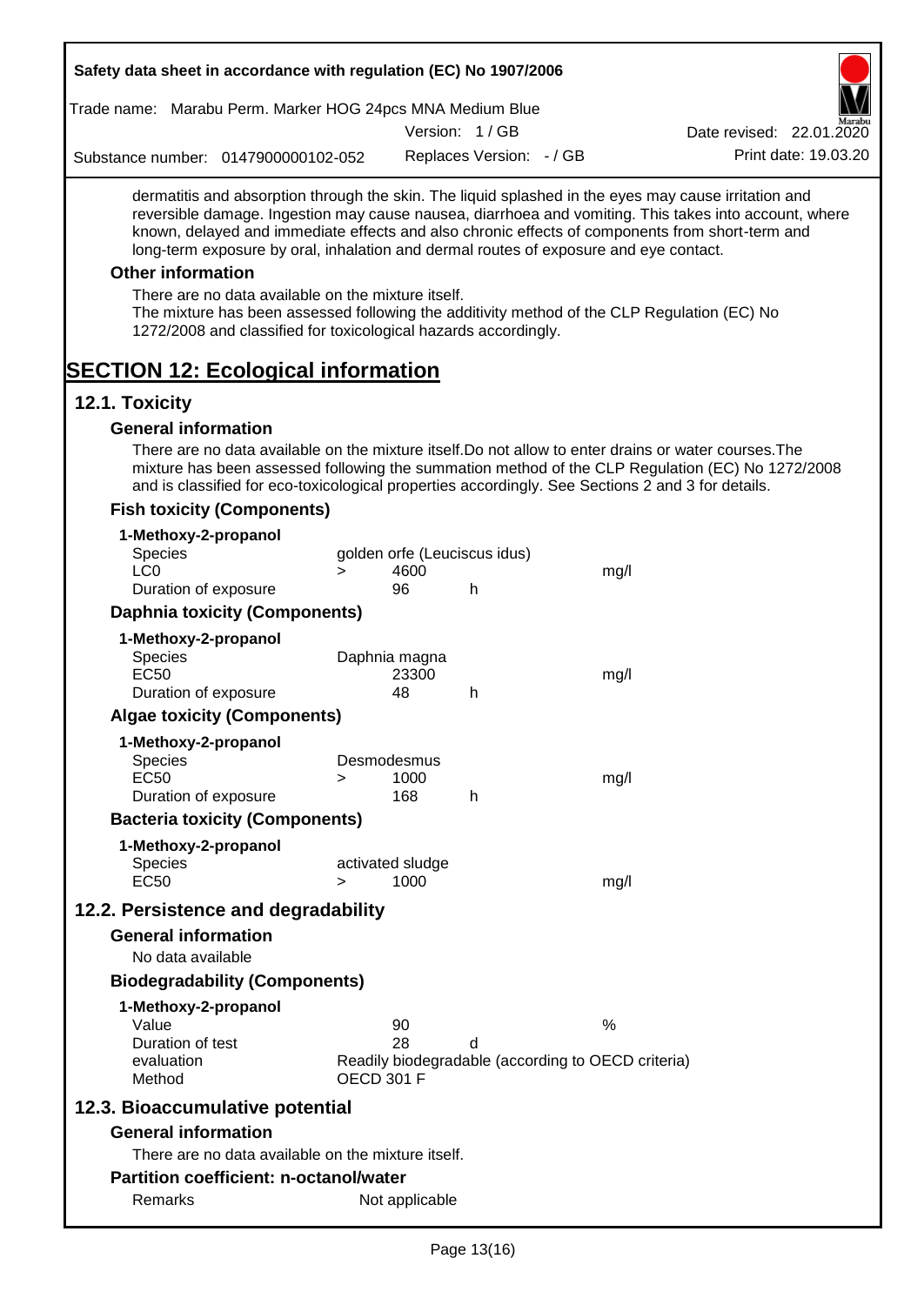Trade name: Marabu Perm. Marker HOG 24pcs MNA Medium Blue

Version: 1 / GB

Substance number: 0147900000102-052



#### **General information**

There are no data available on the mixture itself.

#### **12.5. Results of PBT and vPvB assessment**

#### **General information**

There are no data available on the mixture itself.

#### **12.6. Other adverse effects**

#### **General information**

There are no data available on the mixture itself.

## **SECTION 13: Disposal considerations**

#### **13.1. Waste treatment methods**

#### **Disposal recommendations for the product**

Do not allow to enter drains or water courses. Wastes and emptied containers should be classified in accordance with relevant national regulation. The European Waste Catalogue classification of this product, when disposed of as waste is EWC waste code 08 03 12\* waste ink containing dangerous substances If this product is mixed with other wastes, the original waste product code may no longer apply and the appropriate code should be assigned. For further information contact your local waste authority.

#### **Disposal recommendations for packaging**

Using information provided in this safety data sheet, advice should be obtained from the relevant waste authority on the classification of empty containers. Empty containers must be scrapped or reconditioned.

Not emptied containers are hazardous waste (waste code number 150110).

## **SECTION 14: Transport information**



Replaces Version: - / GB Print date: 19.03.20 Date revised: 22.01.2020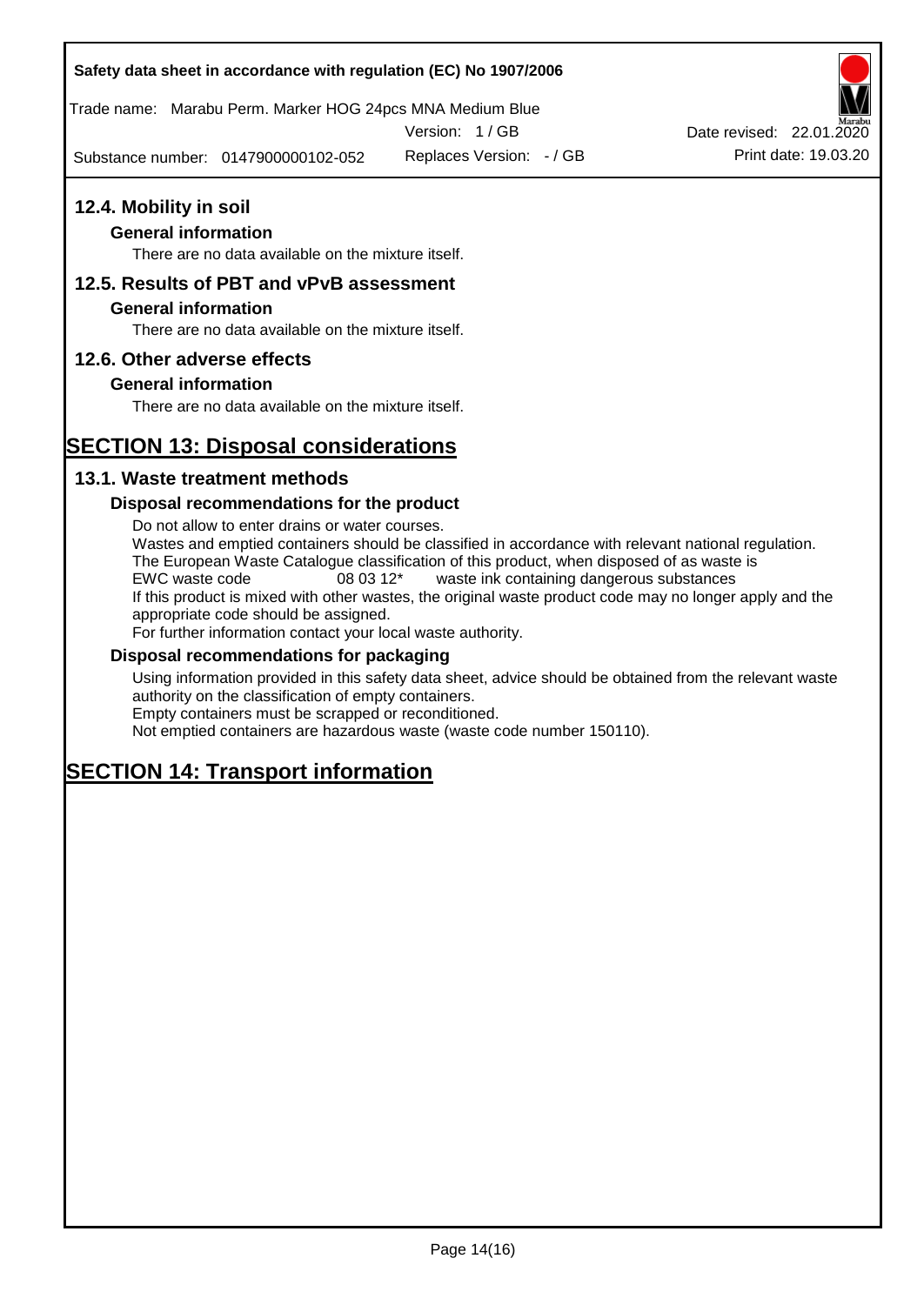## Trade name: Marabu Perm. Marker HOG 24pcs MNA Medium Blue



Version: 1 / GB

Replaces Version:  $-$  / GB Print date: 19.03.20

Substance number: 0147900000102-052

|                                     | <b>Land transport ADR/RID</b> | <b>Marine transport</b><br><b>IMDG/GGVSee</b> | Air transport<br><b>ICAO/IATA</b> |
|-------------------------------------|-------------------------------|-----------------------------------------------|-----------------------------------|
| Tunnel restriction code             | D/E                           |                                               |                                   |
| 14.1. UN number                     | 1263                          | 1263                                          | 1263                              |
| 14.2. UN proper shipping name       | <b>PAINT</b>                  | <b>PAINT</b>                                  | <b>PAINT</b>                      |
| 14.3. Transport hazard<br>class(es) | 3                             | 3                                             | 3                                 |
| Label                               |                               |                                               |                                   |
| 14.4. Packing group                 | Ш                             | Ш                                             | Ш                                 |
| Special provision                   | 640E                          |                                               |                                   |
| <b>Limited Quantity</b>             | 51                            |                                               |                                   |
| Transport category                  | 3                             |                                               |                                   |
| 14.5. Environmental hazards         |                               | no                                            |                                   |

## **Information for all modes of transport**

### **14.6. Special precautions for user**

Transport within the user's premises:

Always transport in closed containers that are upright and secure.

Ensure that persons transporting the product know what to do in the event of an accident or spillage.

## **Other information**

**14.7. Transport in bulk according to Annex II of Marpol and the IBC Code** no

# **SECTION 15: Regulatory information**

## **15.1. Safety, health and environmental regulations/legislation specific for the substance or mixture**

## **VOC**

VOC (EU) 75 %

## **Other information**

The product does not contain substances of very high concern (SVHC).

## **15.2. Chemical safety assessment**

For this preparation a chemical safety assessment has not been carried out.

## **SECTION 16: Other information**

**Hazard statements listed in Chapter 3**